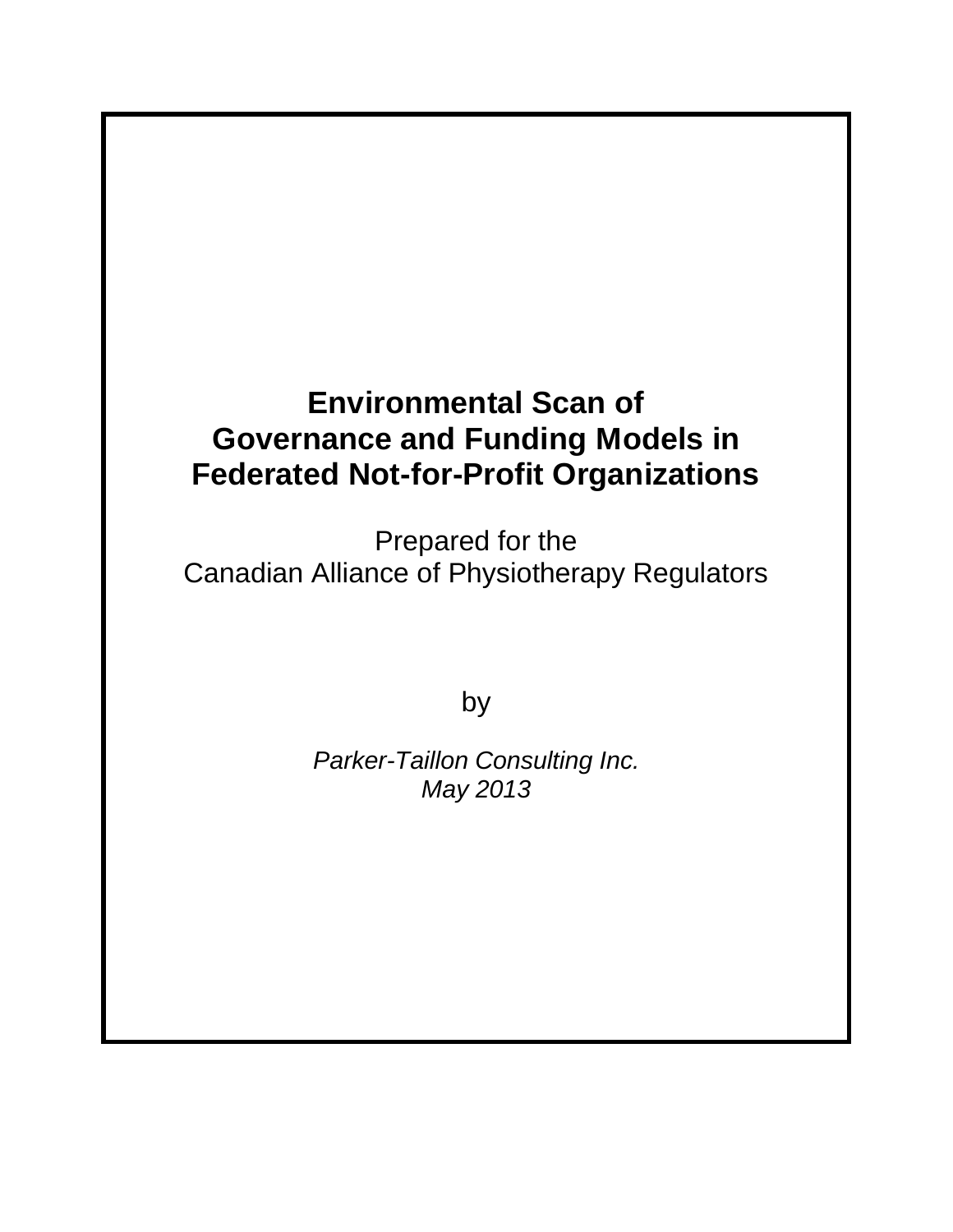# **Table of Contents**

| 1.0                                                                                      |                          |                                                                     |  |  |  |
|------------------------------------------------------------------------------------------|--------------------------|---------------------------------------------------------------------|--|--|--|
| 2.0                                                                                      |                          |                                                                     |  |  |  |
| 3.0                                                                                      | 3.1<br>3.2<br>3.3<br>3.4 |                                                                     |  |  |  |
| 4.0                                                                                      | 4.1<br>4.2<br>4.3        | Information from national federations of regulatory authorities  11 |  |  |  |
| 5.0                                                                                      |                          |                                                                     |  |  |  |
| 6.0                                                                                      |                          |                                                                     |  |  |  |
|                                                                                          |                          |                                                                     |  |  |  |
|                                                                                          |                          |                                                                     |  |  |  |
|                                                                                          |                          |                                                                     |  |  |  |
| Appendix D: Information from selected national federations of regulatory authorities  25 |                          |                                                                     |  |  |  |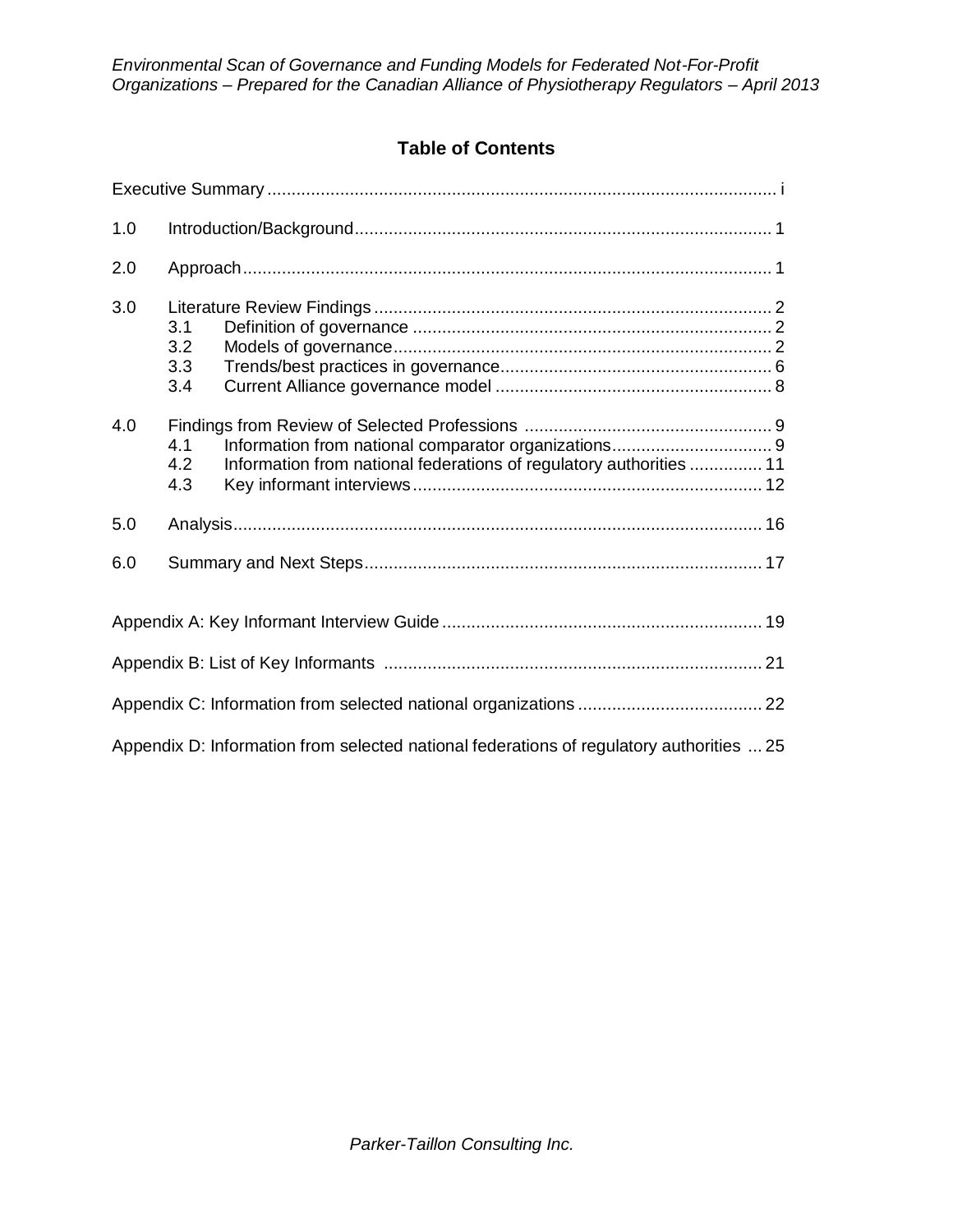# **Executive Summary**

The Canadian Alliance of Physiotherapy Regulators (the Alliance) is currently undertaking a governance review as part of their Strategic Planning initiatives. This present governance review was precipitated by:

- A need to review the present governance system having experienced its strengths and limitations for over 8 years.
- An examination of funding requirements to support the future operations of the Alliance.
- A sense that changes in funding requirements and changes in governance might be inter-related, suggesting that the two topics should be addressed together.

The purpose of this paper is to provide an external environmental scan of current models, trends and "best practices" in governance/funding from the literature and from similar umbrella/federated not-for-profit organizations. The goal is to gain a better understanding of strengths and challenges of various models, as well as lessons learned and begin to identify elements for future consideration by the Alliance within the context of a governance review. This report will provide background information for the Alliance Board discussions on governance at their May 9, 2013 meeting.

The approach used to develop this paper involved three key activities which included: 1. A focused literature review; 2. A review of selected organizations using internet search and key informant interviews; and 3. Analysis of the findings according to common themes. The literature review provides a definition of governance and a description of five governance models. This is followed by a summary of governance information from selected national comparator organizations and national federations of regulatory authorities obtained through internet searching/key informant interviews. The summary of findings from key informant interviews includes what works well; challenges; and interesting/emerging practices.

The analysis of the findings revealed congruity in a number of themes related governance practices and are presented in the following table. **It should be noted that these themes summarize what was learned during this investigation and are not intended as specific recommendations for the Alliance.** 

| Summary of Themes in Governance Practices Identified in this Review |                                                                                                                                                                                                                                                                                                                                                                                                                                                                                                                                                                                                                                                                                                                                                                                                                                                                                                                                                                                                                                                                                                                                  |  |  |  |
|---------------------------------------------------------------------|----------------------------------------------------------------------------------------------------------------------------------------------------------------------------------------------------------------------------------------------------------------------------------------------------------------------------------------------------------------------------------------------------------------------------------------------------------------------------------------------------------------------------------------------------------------------------------------------------------------------------------------------------------------------------------------------------------------------------------------------------------------------------------------------------------------------------------------------------------------------------------------------------------------------------------------------------------------------------------------------------------------------------------------------------------------------------------------------------------------------------------|--|--|--|
| <b>Governance Practice Area</b>                                     | <b>Themes Identified</b>                                                                                                                                                                                                                                                                                                                                                                                                                                                                                                                                                                                                                                                                                                                                                                                                                                                                                                                                                                                                                                                                                                         |  |  |  |
| Mandate of organization                                             | Both the literature and the key informant interviews suggested that having a clear<br>mandate is useful in identifying the most appropriate governance structure. In other<br>words, "form needs to follow function".                                                                                                                                                                                                                                                                                                                                                                                                                                                                                                                                                                                                                                                                                                                                                                                                                                                                                                            |  |  |  |
| Size and composition of<br><b>Board of Directors</b>                | While the size of boards in the organizations examined varied considerably (from 10-42<br>$\bullet$<br>members), the literature suggested a trend toward smaller boards (e.g., 8-12 people).<br>Smaller boards are seen to be more effective, focused, and nimble in decision-making<br>which is important in a constantly changing environment. The desire for smaller boards<br>was echoed in the key informant interviews.<br>The literature suggested that there is no 'perfect' size for boards and different boards<br>have different needs. What is important is to achieve a balance between enough<br>members to ensure the necessary mix of skills, experience, and diversity of<br>perspectives, while ensuring the board can function effectively.<br>Ensuring geographical representation on the board is an important consideration. This<br>$\bullet$<br>may not necessarily mean one or more representatives per jurisdiction. While the<br>majority of the organizations examined have at least one representative per jurisdiction,<br>a regional approach to geographical representation was also identified. |  |  |  |
| Selection and nomination of<br><b>Board of Directors</b>            | Both the literature and key informant interviews indicated longer terms for board<br>٠<br>members assists in promoting collaboration and maintaining focus/momentum.<br>The key informant interviews suggested that board members with experience at the<br>jurisdictional level can help to minimize the learning curve at the federation level and<br>better understand the culture of the organization.<br>The literature and key informant interviews suggested that board member orientation<br>and training are useful in developing effective and committed board members.                                                                                                                                                                                                                                                                                                                                                                                                                                                                                                                                                |  |  |  |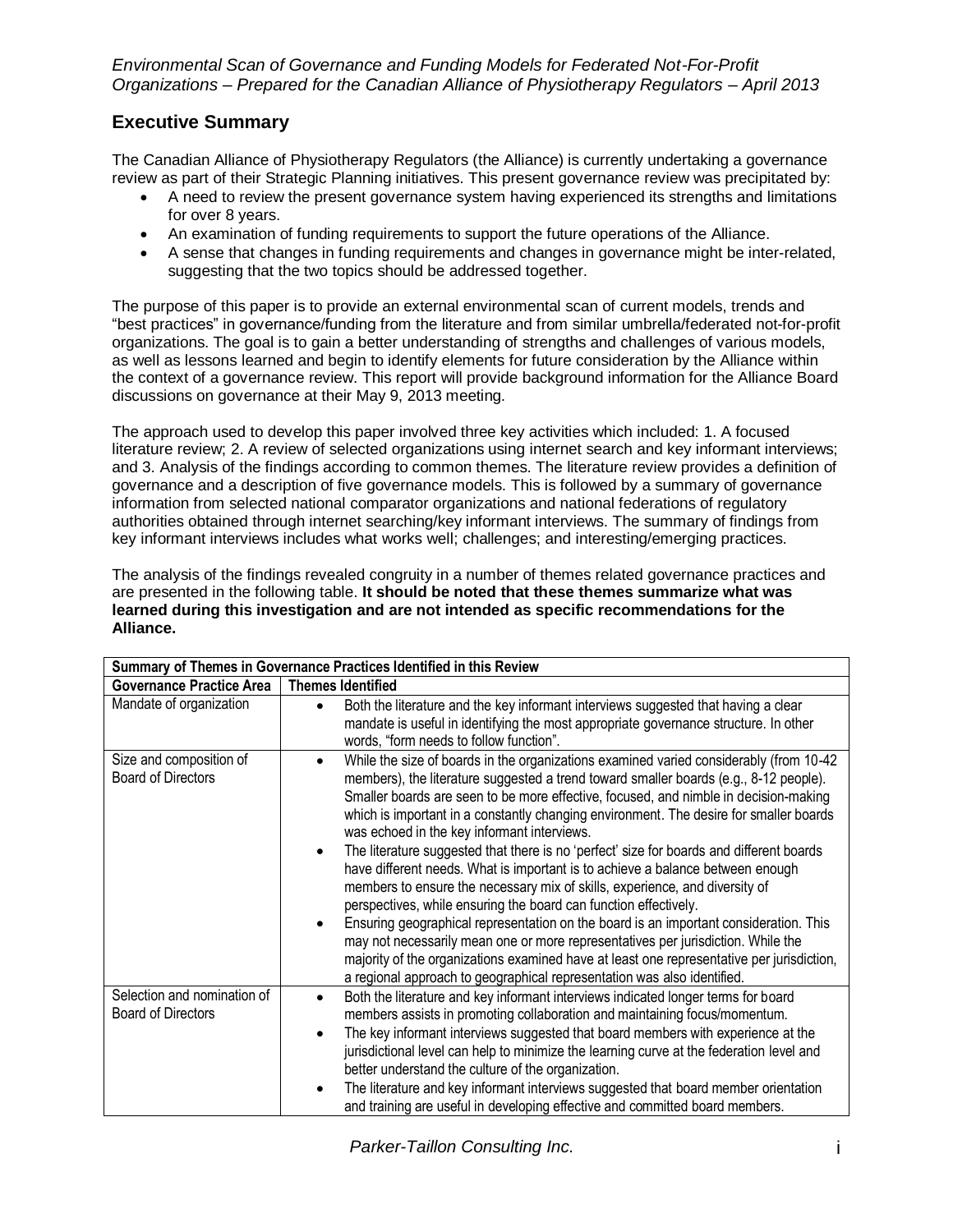*Environmental Scan of Governance and Funding Models for Federated Not-For-Profit Organizations – Prepared for the Canadian Alliance of Physiotherapy Regulators – April 2013*

|                            | Summary of Themes in Governance Practices Identified in this Review                                                                                                                                                                                                                                                                                                                                                                                                                                                                                                                                                                                                                                                                                                                             |
|----------------------------|-------------------------------------------------------------------------------------------------------------------------------------------------------------------------------------------------------------------------------------------------------------------------------------------------------------------------------------------------------------------------------------------------------------------------------------------------------------------------------------------------------------------------------------------------------------------------------------------------------------------------------------------------------------------------------------------------------------------------------------------------------------------------------------------------|
|                            | The literature suggested a collaborative approach to the nomination process to ensure<br>the desired mix of board members (e.g., member organizations making appointments<br>consult with the federation about the skills/experience needed in new board members).                                                                                                                                                                                                                                                                                                                                                                                                                                                                                                                              |
| <b>Executive Committee</b> | The majority of the national regulatory federations examined have an executive<br>$\bullet$<br>committee.<br>The key informant interviews suggested that due to the large size of some boards,<br>frequently the Executive Committee fulfils the functions of a board.                                                                                                                                                                                                                                                                                                                                                                                                                                                                                                                          |
| <b>Decision Making</b>     | The literature indicated that federations benefit from clear decision-making processes<br>$\bullet$<br>based on shared leadership, consensus building and accurate, timely information.<br>A consensus-based approach to decision-making is used by the majority of the<br>organizations examined. Both the literature and the key informants indicated that<br>decision-making through consensus promotes trust and collaboration.                                                                                                                                                                                                                                                                                                                                                             |
| Fees/Budget                | The key informant interviews indicated that ensuring sufficient resources is important to<br>$\bullet$<br>support, sustain, and grow the organization's activities.<br>A trend towards organizational operations being funded by member fees was noted in<br>the national regulatory federations examined. Other activities are generally seen to be<br>self-supporting and do not contribute to the operational budget (e.g., credentialing).<br>In the majority of the national regulatory federations examined, membership fees are<br>charged per capita of registrants in the jurisdiction. To manage discrepancies between<br>larger and smaller jurisdictions, two of the organizations examined indicated they use a<br>sliding scale approach that has per capita contribution levels. |
| <b>Board Culture</b>       | The literature and key informant interviews indicated that building a culture of shared<br>$\bullet$<br>values, trust and respect facilitates effective board functioning.<br>The literature and key informant interviews indicated that balancing the interests of the<br>$\bullet$<br>federation with that of the jurisdictions contributes to a positive board culture.<br>The literature and key informant interviews indicated that effective and efficient<br>communication mechanisms ensure members are well informed.                                                                                                                                                                                                                                                                  |
| Role of the Registrars     | The key informant interviews indicated that Registrars, who are seen to be very<br>$\bullet$<br>knowledgeable about regulatory issues and responsible for jurisdictional<br>implementations, need to have some type of direct relationship with the board. This was<br>attained in these organizations through Registrar membership on the board or via a<br>communication system.                                                                                                                                                                                                                                                                                                                                                                                                              |

In summary, as one author notes, "Each federation must consider its history, mission, culture and capacity in order to design the best possible governance structure and processes".<sup>1</sup> As a result, four next steps are offered for the Alliance's consideration in moving forward with their governance review including:

- 1. Determine the present and emerging mandate(s) of the Alliance. The governance structure should have the elements required to efficiently and effectively support and sustain these directions.
- 2. Gain an understanding of the present governance limitations from all key stakeholders to guide changes or modifications to current elements and processes.
- 3. Consider the findings of this paper which highlights themes in governance practices and what works well in other similar organizations to identify elements for a "preferred governance model" which will address limitations identified in the current Alliance governance structure and support future directions.
- 4. Develop a transitional plan which includes a specific time period for implementation of the new governance structure and a period of time at which the model will be evaluated to see if it is meeting the intended needs.

 $\overline{a}$ 

 $1$  Mollenhauer, L. (2009). A framework for success for not for profit federations revised. Available at: [http://www.theonn.ca/wp-content/uploads/2012/05/Federations-Framework-for-Success-for-Nonprofit-Federations-](http://www.theonn.ca/wp-content/uploads/2012/05/Federations-Framework-for-Success-for-Nonprofit-Federations-November-2009.pdf)[November-2009.pdf.](http://www.theonn.ca/wp-content/uploads/2012/05/Federations-Framework-for-Success-for-Nonprofit-Federations-November-2009.pdf)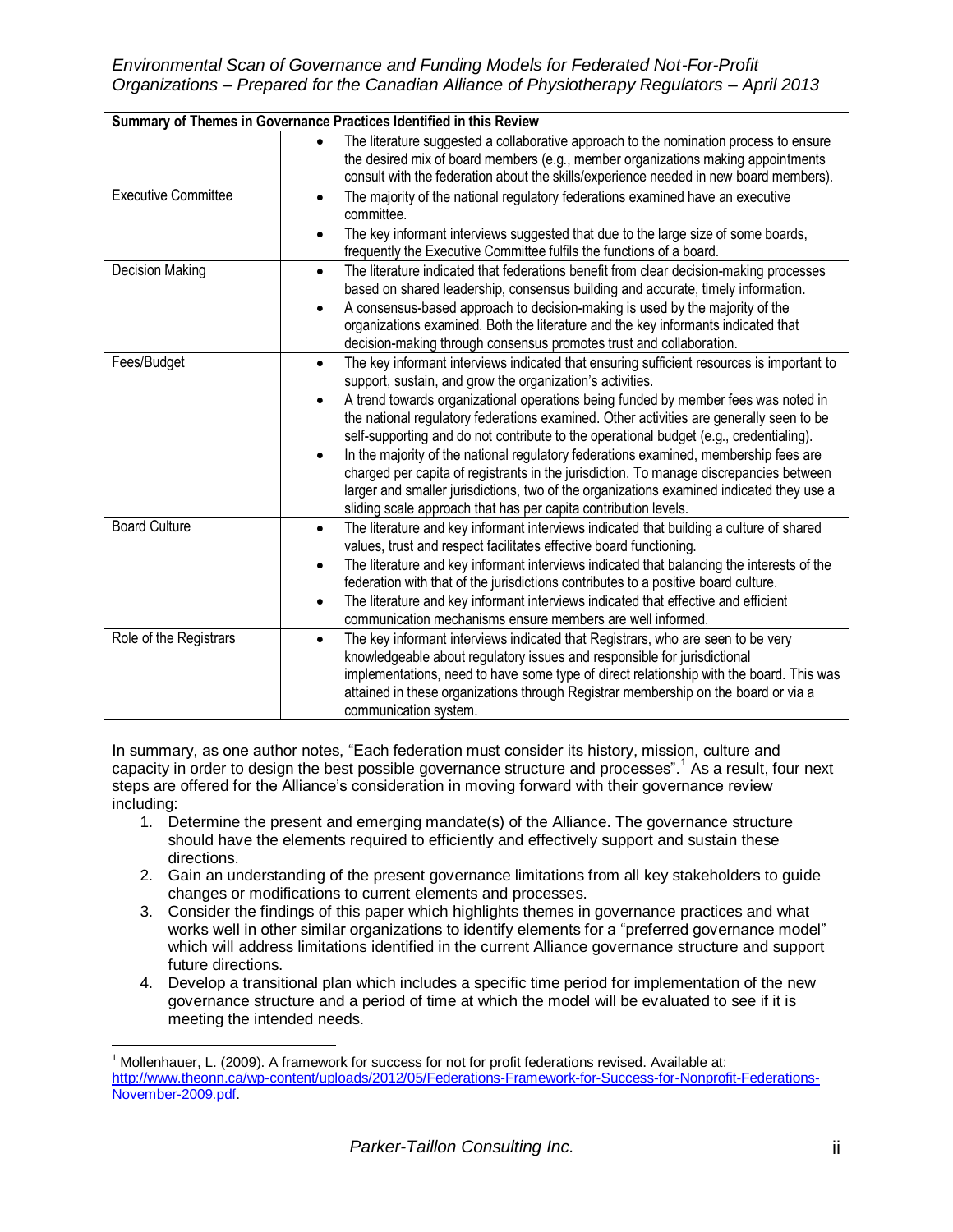# **1.0 Introduction/Background**

The Canadian Alliance of Physiotherapy Regulators (the Alliance) is currently undertaking a governance review as part of their Strategic Planning initiatives. This present governance review was precipitated by:

- A need to review the present governance system having experienced its strengths and limitations for over 8 years.
- An examination of funding requirements to support the future operations of the Alliance.
- A sense that changes in funding requirements and changes in governance might be inter-related, suggesting that the two topics should be addressed together.

The purpose of this paper is to provide an external environmental scan of current models, trends and best practices in governance/funding models from the literature and from similar umbrella/federated not-for-profit organizations. The goal is to gain a better understanding of strengths and challenges of various models, as well as lessons learned and begin to identify elements for future consideration by the Alliance within the context of a governance review. This report will provide background information for the Alliance Board discussions on governance at their May 9, 2013 meeting.

# **2. Approach**

The approach used to develop this paper involved three key activities. The following provides a description of the activities:

# *Activity 1 Focused Literature Review*

Due to the time constraints for this project, a focused search was conducted to identify articles/reports that reviewed the literature related to governance models and best practices. In addition, key historic documents from the previous Alliance governance review were examined. Reference lists of review articles were also scanned for other possible references. All relevant articles/reports were reviewed for key issues and best practices related to governance and funding models in not for profit organizations.

# *Activity 2 Review of Selected Organizations*

Information on issues and practices related to governance and funding models was gathered from a number of selected organizations as follows:

- On-line searching of the websites and email follow-up where required from various types of national organizations including: the Canadian Healthcare Association, Canadian Cancer Society, Heart and Stroke Association, Canadian Medical Association, Canadian Nurses Association and the Canadian Public Health Association.
- On-line searching of the websites from national federations of regulatory organizations including: the National Association of Pharmacy Regulatory Authorities, Engineers Canada, Federation of Law Societies of Canada, Association of Canadian Occupational Therapy Regulatory Organizations, the Federation of Medical Regulatory Authorities of Canada, Canadian Institute of Chartered Accountants and the Alliance.
- Key informant interviews were conducted with five individuals involved with federations of regulatory organizations including National Association of Pharmacy Regulatory Authorities (NAPRA), Engineers Canada, Federation of Law Societies of Canada (FLSC), the Federation of Medical Regulatory Authorities of Canada (FMRAC) and the Alliance. Two additional regulatory federations were contacted for key informant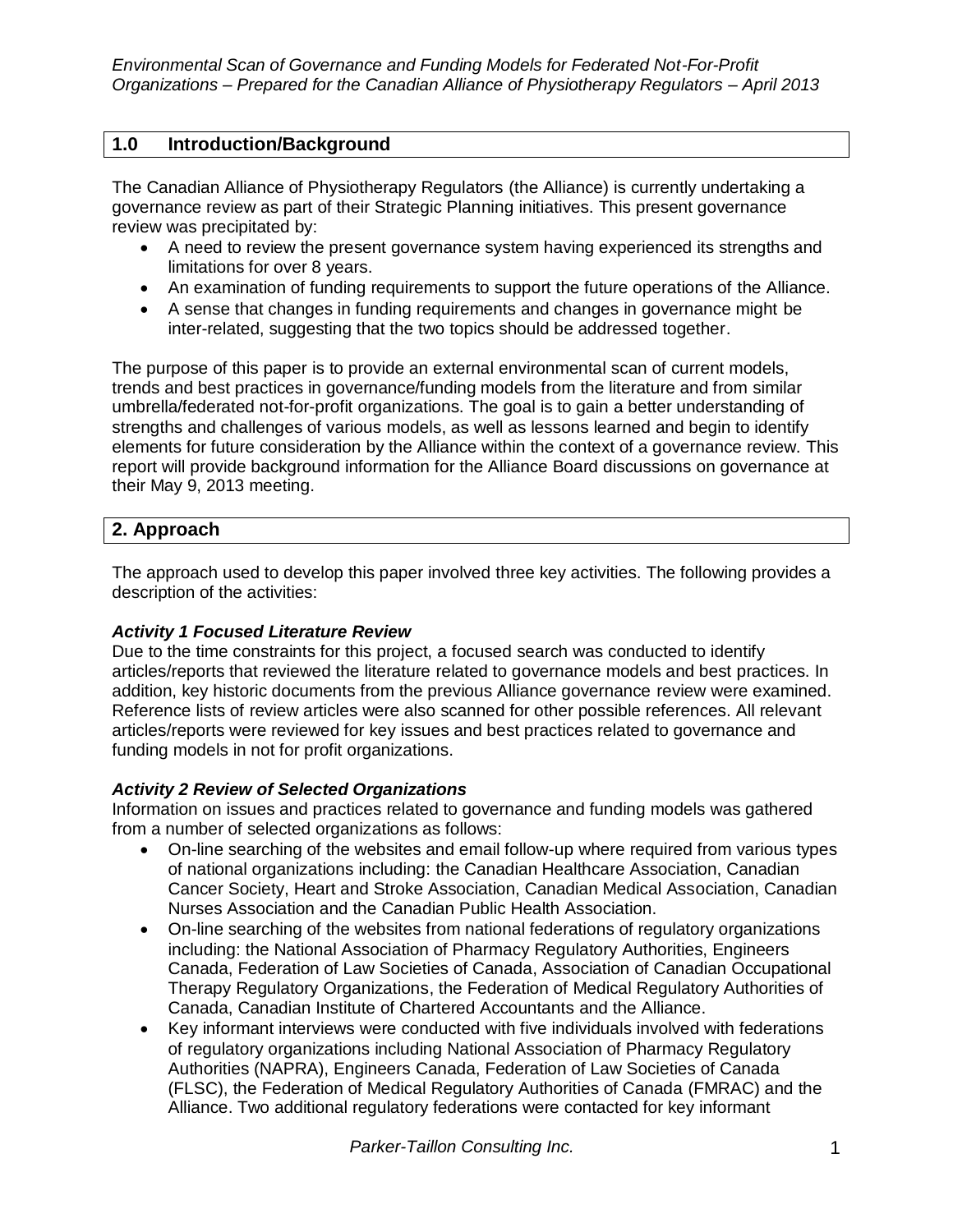interviews (Association of Canadian Occupational Therapy Regulatory Organizations (ACOTRO) and Canadian Institute of Chartered Accountants (CICA). However, despite repeated follow-up the interviews were unable to be scheduled. A copy of the Key Informant Interview Guide is found in Appendix A and a list of Key Informants in Appendix B.).

#### *Activity 3 Analysis and Report Preparation*

The Consultants reviewed the findings from each of the activities individually and identified key themes. The key themes from the two activities were then analyzed for areas of commonality and recommendations were developed. A draft report was prepared and submitted to the *Alliance Key Contact f*or feedback. The document will be revised based on the feedback received on the draft report.

#### **3.0 Literature Review Findings**

#### **3.1 Definition of Governance**

<span id="page-5-0"></span>A paper on governance prepared by the United Nations Economic and Social Commission for Asia and the Pacific (UNESCAP) indicates that the concept of governance is not new, but rather is as old as civilization itself. They define governance as "the process of decision-making and the process by which decisions are implemented (or not implemented). $<sup>2</sup>$  The Institute of</sup> Governance (IOG) suggests that the complexity of governance is difficult to capture in a simple definition.<sup>3</sup> The IOG indicates that the need for governance exists anytime a group of people come together to accomplish an end. They propose that, although there are many definitions of governance in the literature, most include three dimensions: authority; decision-making, and accountability. The IOG's working definition of governance reflects these three dimensions and states, *"*Governance determines who has power, who makes decisions, how other players make their voice heard, and how account is rendered". They conclude that the ultimate purpose of good governance is to "realize organizational and societal goals[".](#page-5-0)<sup>3</sup>

#### **3.2 Models of Governance**

While each individual organization's specific governance structure is unique, researchers have uncovered broad trends in how organizations are organized. Using this information, they have created several generic models of governance that can be used to guide discussions of this topic. Table 1 summarizes five types of not-for-profit governance models described in the literature. It should be noted that in practice, these models are not mutually exclusive. For example, an organization using a federation model could also incorporate elements of the policy governance and constituent/representative models into their governance structure and processes.

 $\overline{a}$  $^2$  United Nations Economic and Social Commission for Asia and the Pacific. What is Good Governance. Author. Available on-line a[t http://www.unescap.org/pdd/prs/ProjectActivities/Ongoing/gg/governance.asp](http://www.unescap.org/pdd/prs/ProjectActivities/Ongoing/gg/governance.asp)

<sup>&</sup>lt;sup>3</sup> Institute of Governance. (2013). Defining Governance. Author, Ottawa. Available on-line at [http://iog.ca/defining](http://iog.ca/defining-governance/)[governance/.](http://iog.ca/defining-governance/)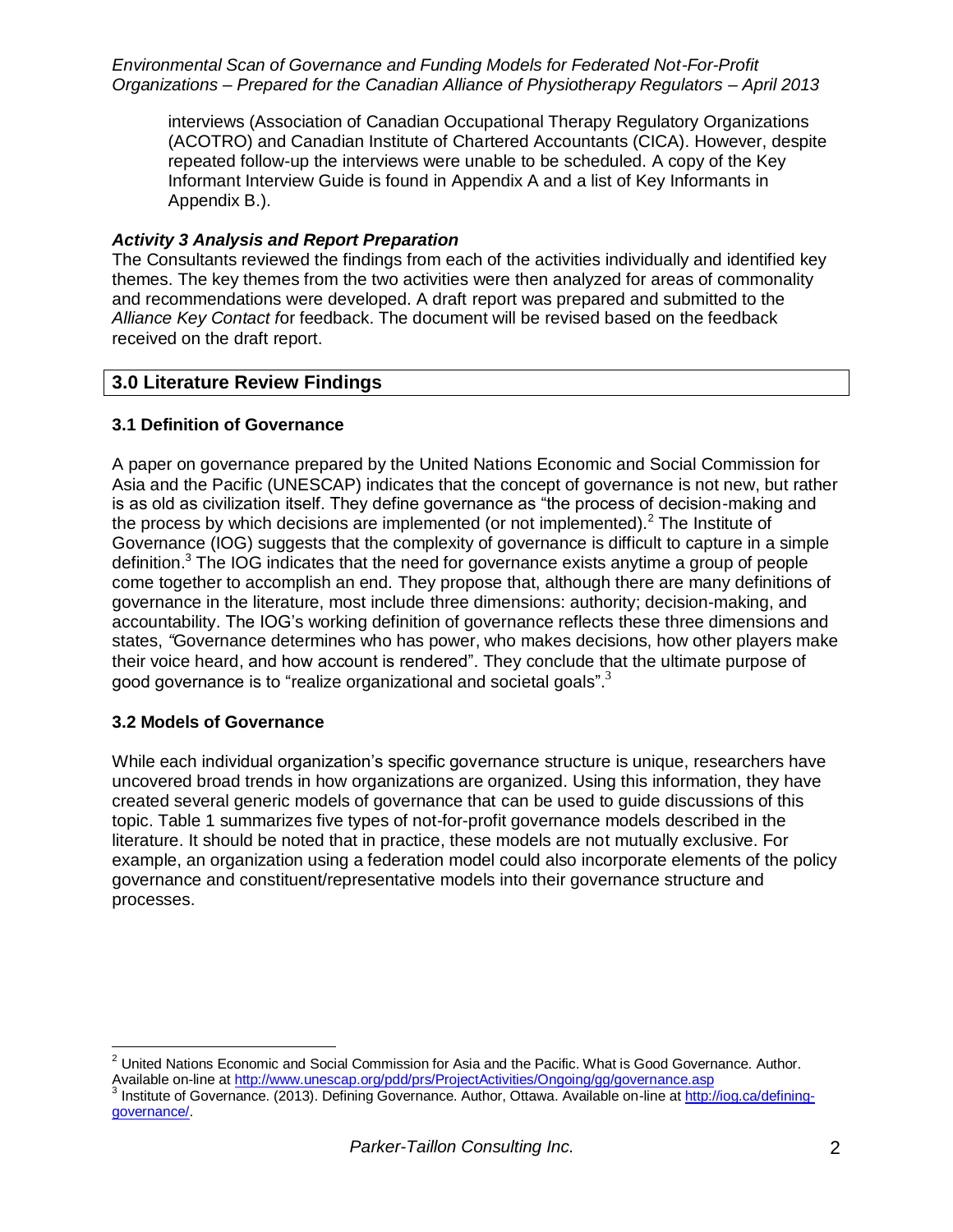| Table 1 Summary of Governance Models <sup>4</sup> |                                                                                                                                                                   |                                                                                                                                                                    |                                                                                                                                                                                                                              |                                                                                                                                                                                                                       |                                                                                                                                                                                                                     |
|---------------------------------------------------|-------------------------------------------------------------------------------------------------------------------------------------------------------------------|--------------------------------------------------------------------------------------------------------------------------------------------------------------------|------------------------------------------------------------------------------------------------------------------------------------------------------------------------------------------------------------------------------|-----------------------------------------------------------------------------------------------------------------------------------------------------------------------------------------------------------------------|---------------------------------------------------------------------------------------------------------------------------------------------------------------------------------------------------------------------|
| <b>Name of Model</b>                              | <b>Policy Governance</b><br>("Carver") Model                                                                                                                      | Constituent/<br><b>Representative Model</b>                                                                                                                        | <b>Entrepreneurial</b><br><b>Board Model</b>                                                                                                                                                                                 | <b>Emergent Cellular</b><br><b>Model</b>                                                                                                                                                                              | <b>Federation Model</b>                                                                                                                                                                                             |
| Key Features of the                               | -An approach that                                                                                                                                                 | -Model with a clear link                                                                                                                                           | -Business or corporate                                                                                                                                                                                                       | -Model where the                                                                                                                                                                                                      | -Model involves a                                                                                                                                                                                                   |
| Model                                             | defines and guides<br>appropriate relationships<br>between organization's<br>owners, board of                                                                     | between board and<br>constituents who are<br>usually represented on<br>the board and                                                                               | model which has a focus<br>on competition, market<br>share, rewards, and<br>dominance.                                                                                                                                       | organization is<br>distributed into self-<br>managed teams that<br>communicate well and                                                                                                                               | federation of regional<br>bodies and a national<br>body that share a<br>mission.                                                                                                                                    |
|                                                   | directors, and chief<br>executive. Provides a<br>clear differentiation                                                                                            | participate in policy<br>planning and<br>development.                                                                                                              | -The board is elected by<br>"Investors" who are                                                                                                                                                                              | often. This style of<br>governance is very                                                                                                                                                                            | -Some are more<br>centralized than others.                                                                                                                                                                          |
|                                                   | between governance<br>and management<br>responsibilities.                                                                                                         | -board size is between<br>15 and 40 members.<br>Elections follow strict<br>rules and regulations.                                                                  | proportionally<br>represented in a<br>shareholder structure.                                                                                                                                                                 | flexible and responsive<br>to new information.<br>-The size of the board is<br>6-10 elected at the<br>AGM.                                                                                                            |                                                                                                                                                                                                                     |
| Type of organization this<br>model is used for    | -Used for solitary<br>organizations. The<br>board is focused on<br>stewardship, and is a<br>familiar option used by<br>many types of non-profit<br>organizations. | -Used for organizations<br>where constituents<br>demand access to the<br>board.                                                                                    | -Used in industries and<br>areas where innovation<br>and being able to react<br>to the market are<br>paramount concerns.                                                                                                     | -Used in organizations<br>where being flexible and<br>quick to respond is a top<br>priority. Using<br>technology to coordinate<br>geographically disparate<br>groups is also a major<br>feature of this model.        | -Used to coordinate<br>complex organizations<br>that have regional<br>chapters or divisions.                                                                                                                        |
| Advantages of this<br>Model                       | -Increased clarity of<br>roles<br>-Increased<br>accountability<br>-Connects board and<br>stakeholders<br>-Satisfying for board<br>leaders                         | -Broad base of<br>participation and<br>decentralized power<br>-Emergent, inclusive<br>vision<br>-Action oriented<br>committees<br>-An emphasis on<br>communication | -Participants' efforts are<br>clearly focused on<br>achieving the<br>organization's goals.<br>-Emphasizes efficient<br>and effective processes.<br>-Widespread sensitivity<br>to the environment<br>around the organization. | -Very adaptable to<br>changing internal and<br>external issues.<br>-Capacity for dissolving<br>unneeded elements.<br>-Rich communication.<br>-Decision making based<br>on power sharing and<br>mutual interdependence | -Creates a more equal<br>playing field for all parts<br>of the country.<br>-Forces consensus of<br>decisions rather than a<br>head office approach.<br>-Attracts local<br>volunteers.<br>-High regional visibility. |

 $\overline{a}$ <sup>4</sup> References: Policy Governance, Consituent/Representative, Entrepreneurial and Emergent Cellular Models - Bradshaw, Hayday and Armstrong, (2007); Federation Model: Mollenhauer (2009).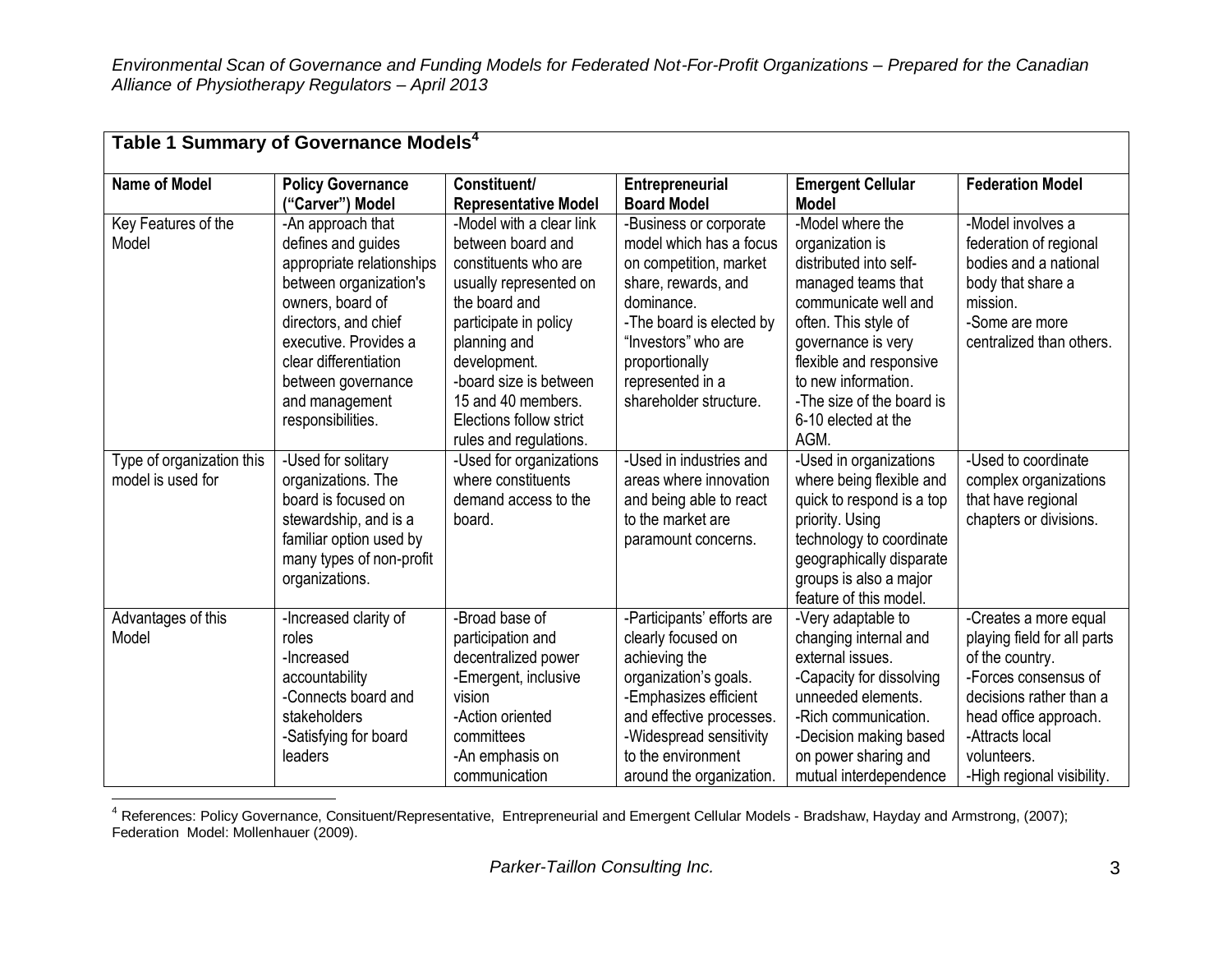|                         | Table 1 Summary of Governance Models <sup>4</sup>                                                                     |                                                                                                                                                                                                                                               |                                                                                                                                                       |                                                                                                                                               |                            |
|-------------------------|-----------------------------------------------------------------------------------------------------------------------|-----------------------------------------------------------------------------------------------------------------------------------------------------------------------------------------------------------------------------------------------|-------------------------------------------------------------------------------------------------------------------------------------------------------|-----------------------------------------------------------------------------------------------------------------------------------------------|----------------------------|
| <b>Name of Model</b>    | <b>Policy Governance</b>                                                                                              | Constituent/                                                                                                                                                                                                                                  | Entrepreneurial                                                                                                                                       | <b>Emergent Cellular</b>                                                                                                                      | <b>Federation Model</b>    |
|                         | ("Carver") Model                                                                                                      | <b>Representative Model</b>                                                                                                                                                                                                                   | <b>Board Model</b>                                                                                                                                    | <b>Model</b>                                                                                                                                  |                            |
|                         | -Empowers CEO                                                                                                         | -Focus on big picture                                                                                                                                                                                                                         | -Resources are                                                                                                                                        | -High capacity for                                                                                                                            | -Responsive to local       |
|                         | -Board works with the                                                                                                 | -Balancing competing                                                                                                                                                                                                                          | committed to                                                                                                                                          | partnerships                                                                                                                                  | needs                      |
|                         | 'big picture' and ensures                                                                                             | interests and                                                                                                                                                                                                                                 | discovering and                                                                                                                                       | -Issues driven planning                                                                                                                       | -Each organization         |
|                         | resources are adequate                                                                                                | stakeholders leads to                                                                                                                                                                                                                         | implementing best                                                                                                                                     | balancing local and                                                                                                                           | legally accountable for    |
|                         |                                                                                                                       | creativity                                                                                                                                                                                                                                    | practices.                                                                                                                                            | global issues                                                                                                                                 | its own actions            |
| Challenges of the model | -Disconnection between                                                                                                | -Communication can fail                                                                                                                                                                                                                       | -Lack of focused                                                                                                                                      | -Few examples and                                                                                                                             | -Role confusion can        |
|                         | board and staff                                                                                                       | to meet standards of                                                                                                                                                                                                                          | attention on common                                                                                                                                   | limited literature                                                                                                                            | render a federation        |
|                         | -Disconnection between                                                                                                | constituents                                                                                                                                                                                                                                  | interests and social                                                                                                                                  | -Requires strong board                                                                                                                        | ineffective through        |
|                         | board and operations                                                                                                  | -Energy can be spread                                                                                                                                                                                                                         | concerns                                                                                                                                              | and staff leadership                                                                                                                          | duplication, turf wars, or |
|                         | -Staff often mistrust                                                                                                 | too thinly, leading some                                                                                                                                                                                                                      | -The quality of inter-                                                                                                                                | -Significant negotiations                                                                                                                     | some duties 'falling       |
|                         | board due to                                                                                                          | committees to become                                                                                                                                                                                                                          | organizational                                                                                                                                        | -Hard to implement in a                                                                                                                       | through the cracks'        |
|                         | disconnections and                                                                                                    | unproductive                                                                                                                                                                                                                                  | partnerships are                                                                                                                                      | pre-existing organization                                                                                                                     | -Undervaluing of the       |
|                         | weak links between                                                                                                    | -Vision can lose focus                                                                                                                                                                                                                        | measured by returns to                                                                                                                                | -Problematic for                                                                                                                              | national office            |
|                         | policies, operations, and                                                                                             | due to board members                                                                                                                                                                                                                          | investors, not to the                                                                                                                                 | organizations that                                                                                                                            | -National board of         |
|                         | outcomes                                                                                                              | turn over and other                                                                                                                                                                                                                           | collective benefit to                                                                                                                                 | require stable                                                                                                                                | directors has little power |
|                         | -Board can overrule the                                                                                               | constituency matters                                                                                                                                                                                                                          | consumers                                                                                                                                             | environments                                                                                                                                  | to make autonomous         |
|                         | role of others, leading to                                                                                            | becoming higher priority                                                                                                                                                                                                                      | -Broad-based societal                                                                                                                                 | -The above                                                                                                                                    | decisions                  |
|                         | very concentrated power                                                                                               | -Conflicts can damage                                                                                                                                                                                                                         | needs are discounted                                                                                                                                  | disadvantages are                                                                                                                             |                            |
|                         |                                                                                                                       | board relationships                                                                                                                                                                                                                           | -Organizational horizons                                                                                                                              | theoretical, as this is still                                                                                                                 |                            |
|                         |                                                                                                                       | -Tendency towards self-                                                                                                                                                                                                                       | are too short create                                                                                                                                  | a new model and there                                                                                                                         |                            |
|                         |                                                                                                                       | preservation of                                                                                                                                                                                                                               | systemic social and                                                                                                                                   | is very limited data on                                                                                                                       |                            |
|                         |                                                                                                                       |                                                                                                                                                                                                                                               |                                                                                                                                                       |                                                                                                                                               |                            |
|                         |                                                                                                                       |                                                                                                                                                                                                                                               |                                                                                                                                                       |                                                                                                                                               |                            |
|                         |                                                                                                                       |                                                                                                                                                                                                                                               |                                                                                                                                                       |                                                                                                                                               |                            |
|                         |                                                                                                                       |                                                                                                                                                                                                                                               |                                                                                                                                                       |                                                                                                                                               |                            |
|                         |                                                                                                                       |                                                                                                                                                                                                                                               |                                                                                                                                                       |                                                                                                                                               |                            |
|                         |                                                                                                                       |                                                                                                                                                                                                                                               |                                                                                                                                                       |                                                                                                                                               |                            |
|                         |                                                                                                                       |                                                                                                                                                                                                                                               |                                                                                                                                                       |                                                                                                                                               |                            |
|                         |                                                                                                                       |                                                                                                                                                                                                                                               |                                                                                                                                                       |                                                                                                                                               |                            |
|                         |                                                                                                                       |                                                                                                                                                                                                                                               |                                                                                                                                                       |                                                                                                                                               |                            |
| <b>Additional Info</b>  | -Is focused on stability<br>and maintaining the<br>status quo and is<br>increasingly being seen<br>as a weaker model. | individuals at expense of<br>shared interests<br>-Requires legal contract<br>-The CEO/board<br>relationship mirrors the<br>policy governance<br>model, though it is<br>vulnerable to changing<br>expectations and being<br>unclearly defined. | community changes<br>-The Chair of the board<br>often also acts as the<br>CEO. These<br>organizations are also<br>often focused on the<br>short-term. | the long-term impacts of<br>adopting it.<br>-Specifically meant to<br>combat the inertia that<br>often slows down<br>organizations over time. |                            |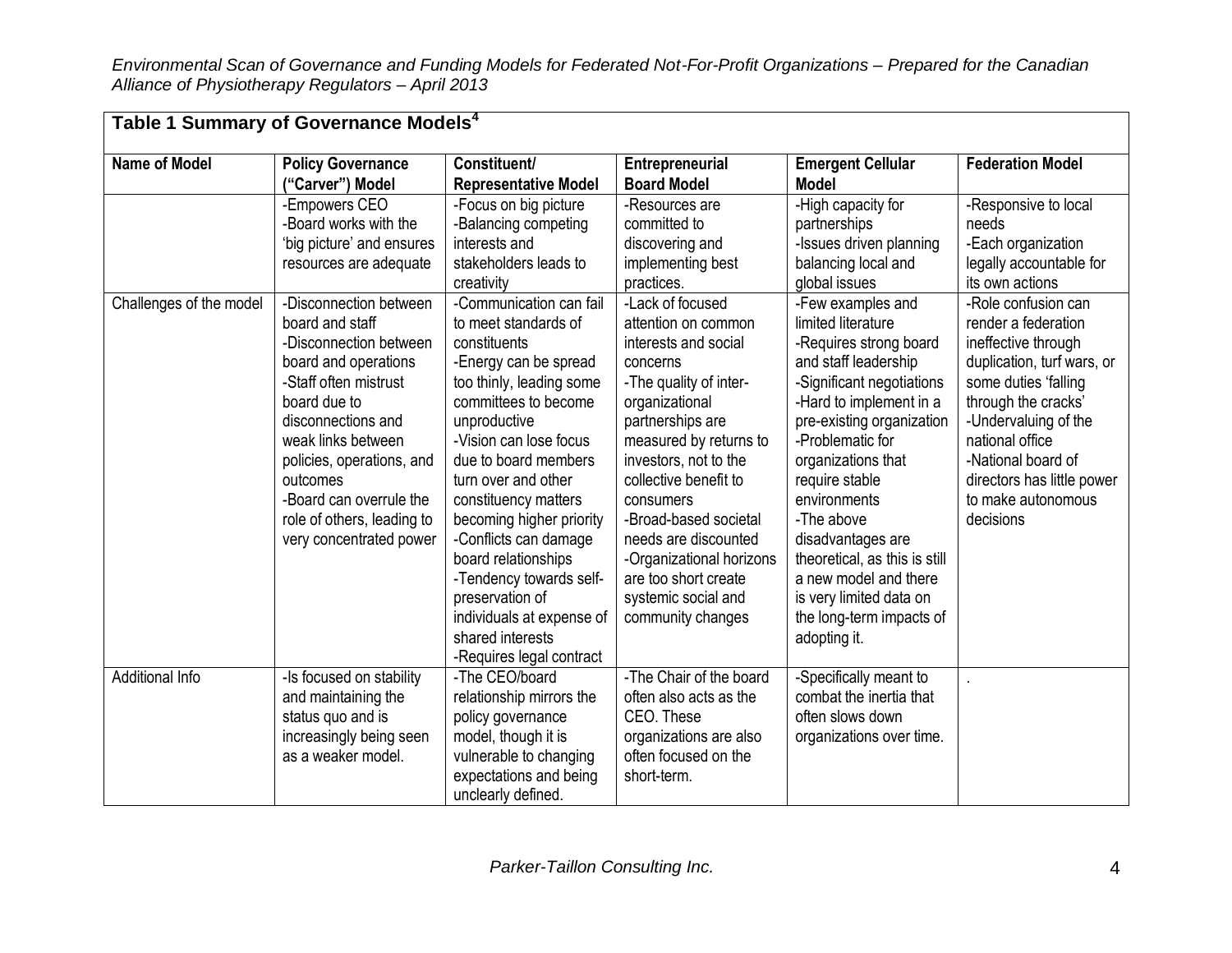While devising a governance framework for the Canadian Health Network, a team of academics theorized that there were two main scales, or axis, on which governance structures could be judged, and the resulting paper is the basis for the first four models in the table.<sup>5</sup> The horizontal axis measures how "established" or "innovative" an organization is. Some groups are always experimenting with new methods of accomplishing their goals (innovative) while others are focused on perpetuating both certain ways of doing things and the organization itself (established). The vertical axis measures whether an organization is more unitary, consisting of a sole organization, or pluralistic, being made up of a group or network of related organizations. By looking at where organizations fell along these axes, the researchers were able to determine four basic governance models (see Table 1 for details):

- <span id="page-8-0"></span>*Policy Governance Model*, an establishment-oriented single organization,
- *Constituency/Representative Model*, an establishment-oriented pluralistic organization,
- *Entrepreneurial Model*, an innovative single organization, and
- *Emergent Cellular Model*, an innovative pluralistic (network) organization. [5](#page-8-0)

The fifth model in the chart is the *Federation Model*, which is described by Mollenhauer (2009). 6 The federation model is complex and its features vary widely from one organization to the next, but at its core, a federation is an organization with a national body and several subsidiary or regional bodies that share a mission and clearly delineated lines of responsibility (see Table 1 for details). This is the model that is the closest to how the Alliance currently functions as the members are autonomous bodies while the Alliance has its own role in supporting those organizations.

In terms of deciding on the best model of governance for an organization, Mollenhauer (2009) notes that "there is no one model that is the best choice for federations. Each federation must consider its history, mission, culture and capacity in order to design the best possible structure and processes (p.7)." The IOG also agrees that governance is a highly contextual concept and note that "the governance process and practices will vary significantly, given the environment in which they are applied. Even within various sectors, size, shape, form and function will vary greatly from one organization to the next. When working in the field of governance, one operates in an area *where one size does (never) not fit all*." 7 A similar statement is made in a 2004 report prepared for the Alliance,

It remains that an organization needs to determine what suits its needs based on a myriad of factors. Decisions related to the selection of models consider factors including but not limited to the stage of development of the organization, the degrees of accountability required, and the mission and purpose of the organization. A more handson approach to governance is required when organizations are in the early development phase and is often replaced with a more strategic approach as the organization grows. The challenge is to recognize the stages of growth and adjust governance practices accordingly  $(p.11).<sup>8</sup>$ 

 $\overline{a}$ <sup>5</sup> Bradshaw, P & Hayday, B. (2007). Non-profit governance models: Problems and Prospects. The Innovation Journal: The Public Sector Innovation Journal. Volume 12(3) Article 5. Available at: [http://www.innovation.cc/scholarly-style/bradshaw5final.pdf.](http://www.innovation.cc/scholarly-style/bradshaw5final.pdf)

 $6$  Mollenhauer, L. (2009). A framework for success for not for profit federations revised. Available at:

[http://www.theonn.ca/wp-content/uploads/2012/05/Federations-Framework-for-Success-for-Nonprofit-Federations-](http://www.theonn.ca/wp-content/uploads/2012/05/Federations-Framework-for-Success-for-Nonprofit-Federations-November-2009.pdf)[November-2009.pdf.](http://www.theonn.ca/wp-content/uploads/2012/05/Federations-Framework-for-Success-for-Nonprofit-Federations-November-2009.pdf)

Institute of Governance. (2013). Defining Governance. Author, Ottawa. Available on-line at [http://iog.ca/defining](http://iog.ca/defining-governance/)[governance/](http://iog.ca/defining-governance/).

<sup>&</sup>lt;sup>5</sup> Canadian Alliance of Physiotherapy Regulators. (2004). Organizational Governance: An Overview. Author, Toronto.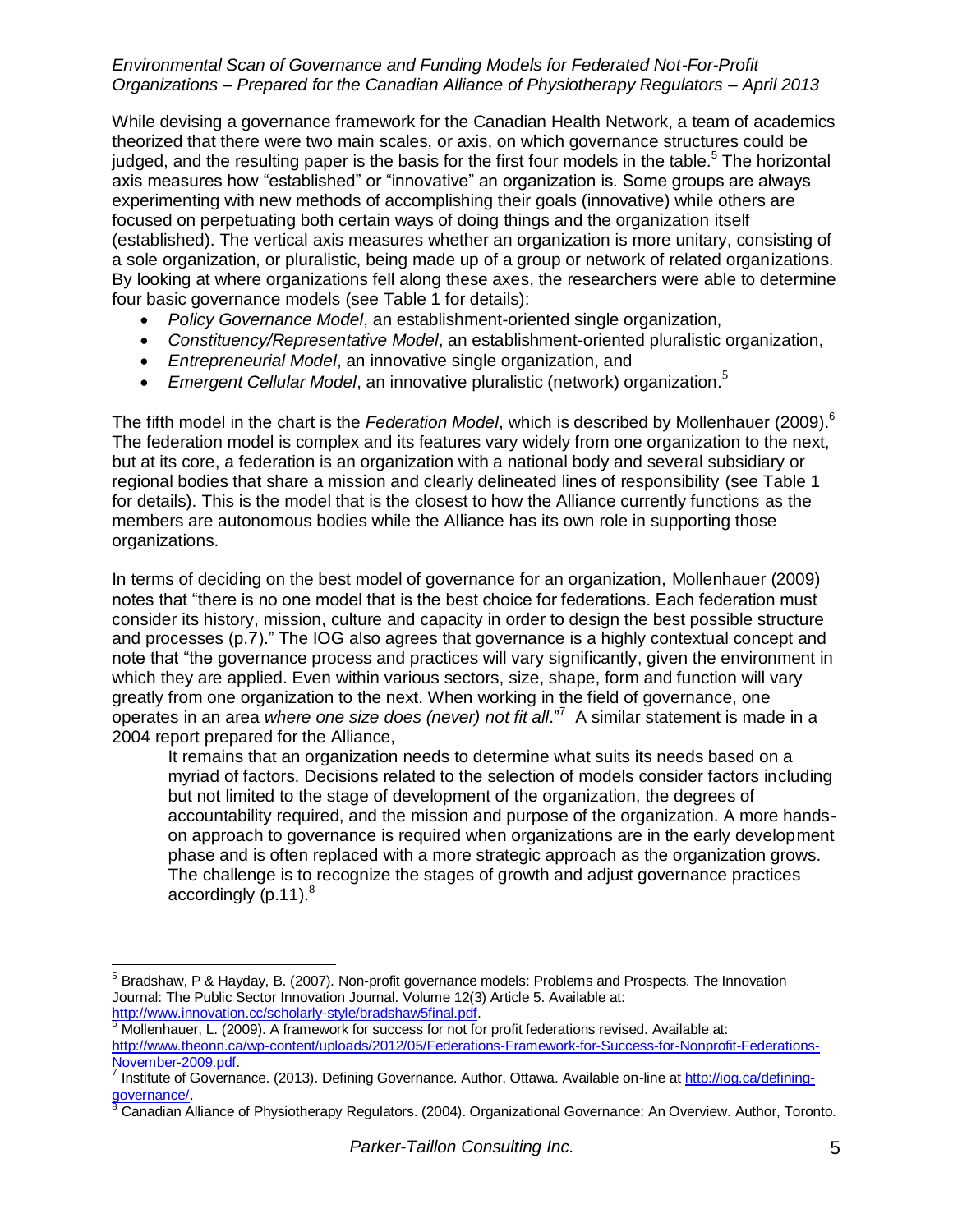#### **3.3 Trends/Best Practices in Governance**

According to the UNESCAP paper on governance, there are eight major characteristics of good governance including:

- Participation: providing all men and women with a voice in decision making either directly or through representatives. Participation needs to be informed and organized.
- Transparency: information is freely available and decision making follows rules and regulations.
- Responsiveness: of institutions and processes to stakeholders within a reasonable timeframe.
- Consensus orientated: differing interests are mediated to reach a broad consensus on what is in the general interest.
- Equity and inclusiveness: opportunities to become involved.
- Effectiveness and efficiency: processes and institutions produce results that meet needs while making the best use of resources.
- Accountability: of organization to its stakeholders.
- Rule of law: requires fair legal frameworks that are enforced impartially. $^9$

A report prepared for the Alliance in 2004, outlines some "best practice" components of good governance based on the literature including:

- A high degree of key stakeholder agreement on mission and values
- Appropriate representation of different stakeholders
- Role clarity and clear lines of accountability
- Positive working relationships between board, management and staff
- A process for monitoring achievement of objectives
- A balance between stability and flexible response to environmental change
- Respect for organizational norms (p.5).<sup>10</sup>

 $\overline{a}$ 

A key element in looking at trends/best practices in governance is the role and characteristics of the board. According to John Carver, "We must ascertain what the board exists to accomplish; form follows function."<sup>11</sup> A literature review by Comforth (1996) identifies four main board functions including:

- *Strategic leadership and decision-making*: Setting the organization's overall goals and high level policies, defining the mission and values, and shaping a positive culture.
- *Stewardship*: Holding the executive to account, supervising and supporting the executive, establishing appropriate delegation, and ensuring legal and financial responsibilities are met.
- *External relations and accountability*: Maintaining relations with important stakeholders, ensuring obligations to stakeholders are met, representing the organization externally, and where applicable managing volunteers and fundraising.

<sup>&</sup>lt;sup>9</sup> United Nations Economic and Social Commission for Asia and the Pacific. What is Good Governance. Author. Available on-line a[t http://www.unescap.org/pdd/prs/ProjectActivities/Ongoing/gg/governance.asp](http://www.unescap.org/pdd/prs/ProjectActivities/Ongoing/gg/governance.asp)

<sup>&</sup>lt;sup>10</sup> Canadian Alliance of Physiotherapy Regulators. (2004). Organizational Governance: An Overview. Author, Toronto. <sup>11</sup> Carver, J. (2006). Boards That Make a Difference: A New Design for Leadership in Nonprofit and Public

Organizations. 3rd ed. San Franscisco: Jossey Boss. p.197.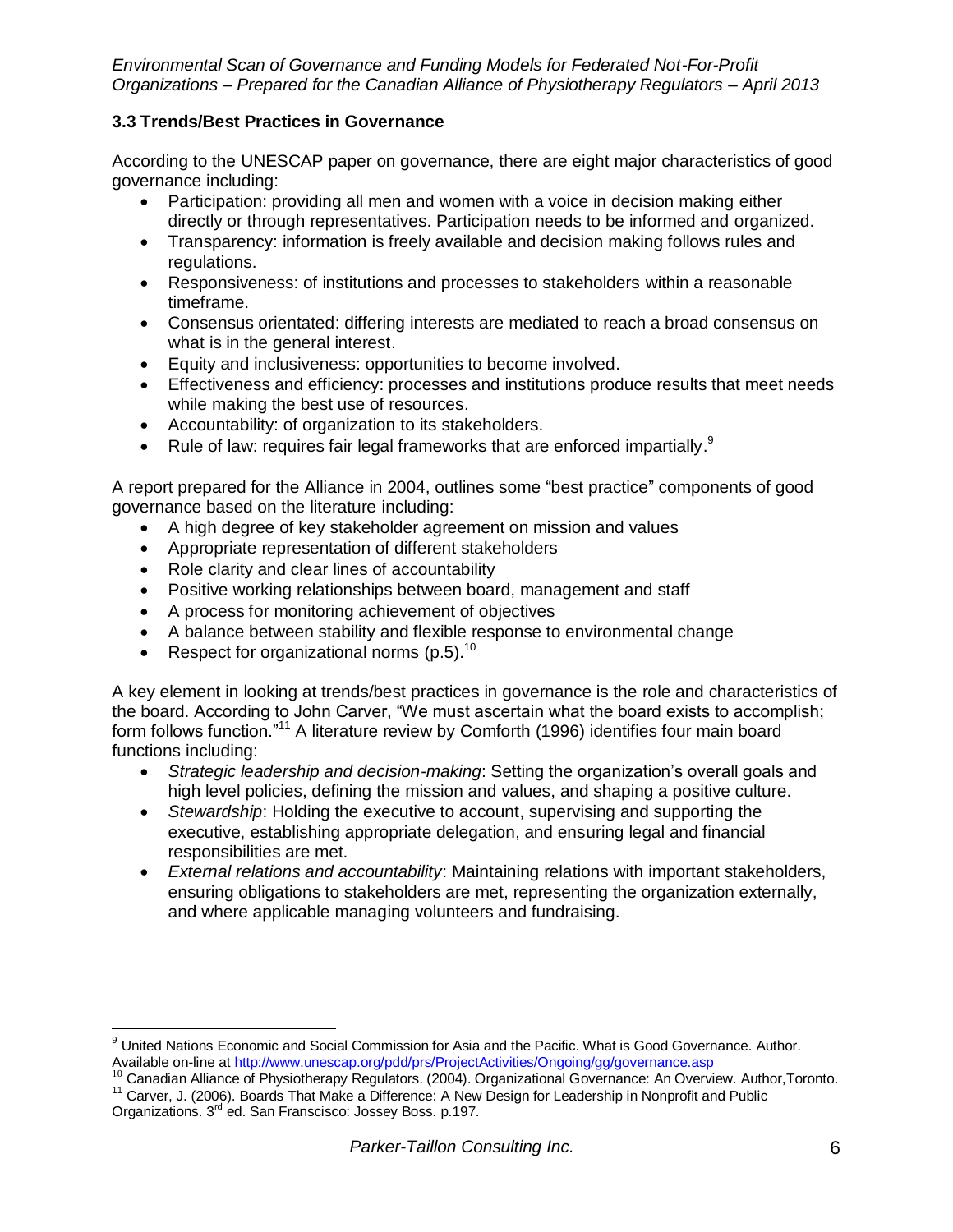*Board maintenance*: Sustaining, checking and repairing the ways in which the board functions. High performing boards recruit members, review and evaluate their performance and develop their ability to work effectively.<sup>12</sup>

In the paper *Board Size and Effectiveness: Advice to the Department of Health Regarding Health Professional Regulators* from the Council for Healthcare Regulatory Excellence, the authors argue that Boards of Directors in the 8 to 12 person range are most effective. According to the authors:

<span id="page-10-0"></span>It appears that smaller sized groups are able to communicate more effectively and reach decisions more quickly than larger ones. In addition, they are less likely to suffer from a fragmentation and clique formation and more likely to develop a culture of inclusiveness than their larger counterparts (p.10).<sup>13</sup>

The authors also note that regulatory bodies should not be focused on having a representative board and be "solely focused on effective governance in the interests of patients and the public". They suggest that:

Small boards cannot 'represent' all relevant constituencies or stakeholders nor should they attempt to do so. Rather, boards should demonstrate the knowledge, understanding and awareness to properly take into account relevant interests, but should not attempt to 'represent' them  $(p.10)^{13}$  $(p.10)^{13}$  $(p.10)^{13}$ 

The authors recognize the need for balance between having enough members to ensure the necessary mix of skills, experience, and diversity of perspectives, while ensuring the board can function effectively. They suggest that one way to achieve this where board members are appointed is to have the outside body consult with the governing body about the required skills and experience desired in the new appointee. They also point out that there is no 'perfect' size for board members and different boards have different needs. $^{13}$  $^{13}$  $^{13}$ 

Mollenhauer (2009) outlines a *Framework for Success for Nonprofit Federations* that describes 14 critical success factors. One of the factors is related to governance and states that the federation needs to "ensure that the national board has the willingness and capacity to fulfill its role in the federation." The author suggests that best practices for this factor include using the right governance model; having the right size board; having board members with the right mix of skills/expertise to think strategically and make good national-wide decisions; and having the necessary orientation, training and formal performance review of board members. She indicates that best practices in terms of federation decision making include: clear decision making processes based on shared leadership; a consensus building approach; and access to accurate, timely information. She notes that:

Board members make decisions based on the best interests of the national office and the federation. They are equipped to handle issues of conflict of allegiance between

 $\overline{a}$ 

<sup>13</sup> Council for Healthcare Regulatory Excellence. (2011). Board size and effectiveness: advice to the Department of Health regarding health professional regulators. Author, London. Available on line at [http://www.professionalstandards.org.uk/docs/psa-library/september-2011---board-size-and](http://www.professionalstandards.org.uk/docs/psa-library/september-2011---board-size-and-effectiveness.pdf?sfvrsn=0)[effectiveness.pdf?sfvrsn=0.](http://www.professionalstandards.org.uk/docs/psa-library/september-2011---board-size-and-effectiveness.pdf?sfvrsn=0)

 $12$  Comforth, C. (1996). Governing Non-Profit organizations: Heroic Myths and Human Tales. Revised version of a paper prepared for the conference, "Researching the UK Voluntary Sector, NCVO London, 7-8 Sept. 1995. Available on-line a[t http://www7.open.ac.uk/oubs/research/pdf/WP96\\_03.pdf](http://www7.open.ac.uk/oubs/research/pdf/WP96_03.pdf).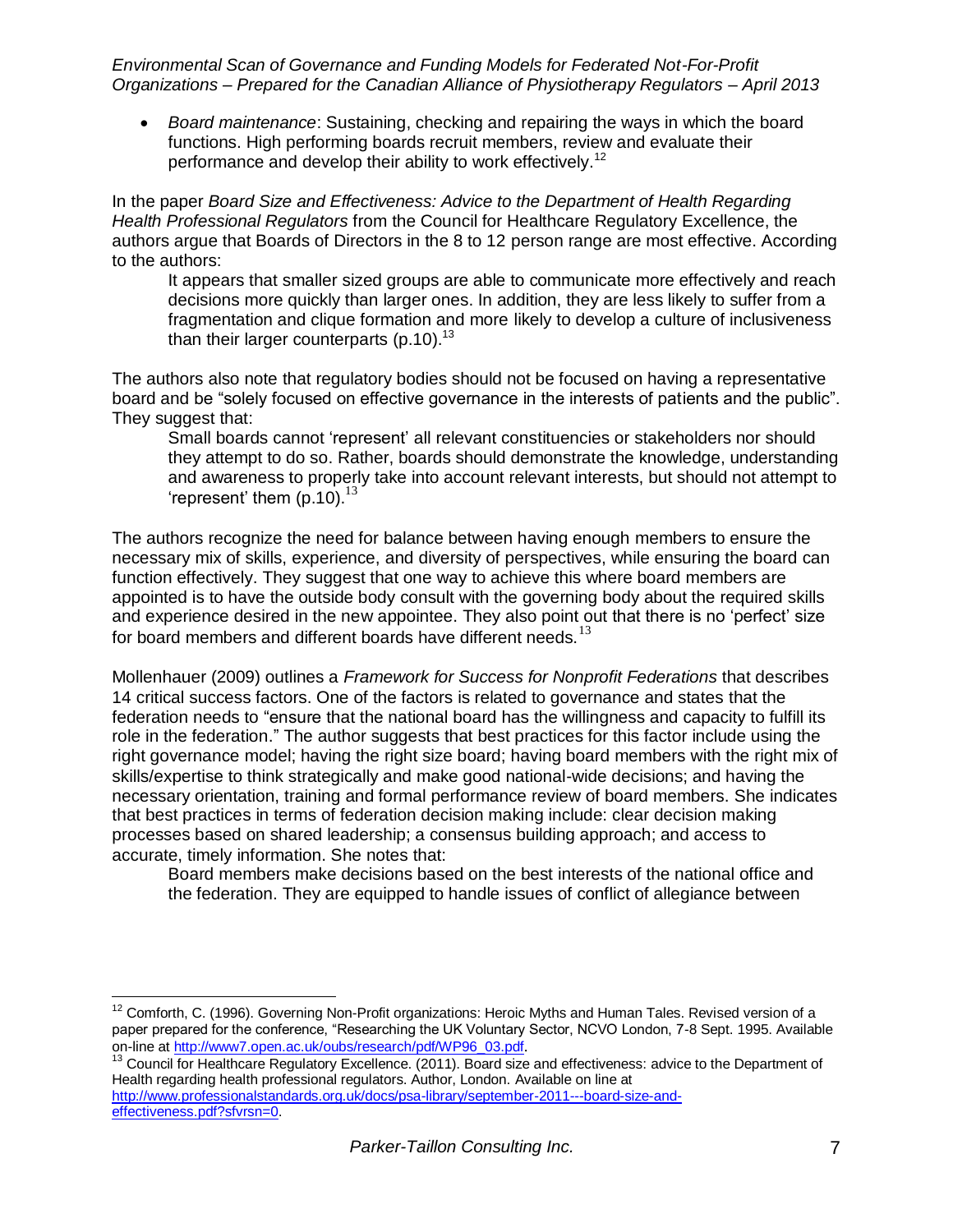local and national interests and are therefore prepared to speak with a common voice once decisions are made (p.21).<sup>14</sup>

#### *3.4 Alliance Current Governance Model*

 $\overline{a}$ 

Information gathered from Alliance documents, reports and discussion with Alliance representatives reveals the following picture of the most recent governance review and the current governance model. Prior to 2005, the Board of Directors of the Alliance consisted of five or six individuals appointed by the Chief Executive Officer and recommended by the Board to members for ratification. In 2005, the Alliance underwent a significant governance review. Following this review, the profile of the Board changed significantly. At present the Board consists of eleven members (10 provincial and one territorial regulatory body) with each member having two representatives (and two votes): the Registrar from the jurisdiction and an appointed representative. The Board thus grew from five to six Directors to a total of 22. Decision making is by voting, although efforts are made to use a consensus approach. There is no specified term for the nominated Directors and frequent turnover. The Board meets twice a year and its mandate is to set the strategic directions of the organization.

An Executive Committee is elected by the Board consisting of four members: the President, the Vice-President, the Treasurer, and a Member-at-Large. The term of office is two years. The purpose of the Executive is to: monitor activities between Board meetings to ensure activities are progressing related to the strategic directions; provide oversight of the organization's finances and risk management; appoint committee chairs and all responsibilities related to the CEO.

Funding of the Alliance is \$14 per registrant in each jurisdiction and \$400 per member organization. This funding rate has been in place for the past eight to ten years. Alliance operations are supported by credentialing and examination activities. Membership fees represent 8.3% of the total operating budget.

 $14$  Mollenhauer, L. (2009). A framework for success for not for profit federations revised. Available at: [http://www.theonn.ca/wp-content/uploads/2012/05/Federations-Framework-for-Success-for-Nonprofit-Federations-](http://www.theonn.ca/wp-content/uploads/2012/05/Federations-Framework-for-Success-for-Nonprofit-Federations-November-2009.pdf)[November-2009.pdf](http://www.theonn.ca/wp-content/uploads/2012/05/Federations-Framework-for-Success-for-Nonprofit-Federations-November-2009.pdf)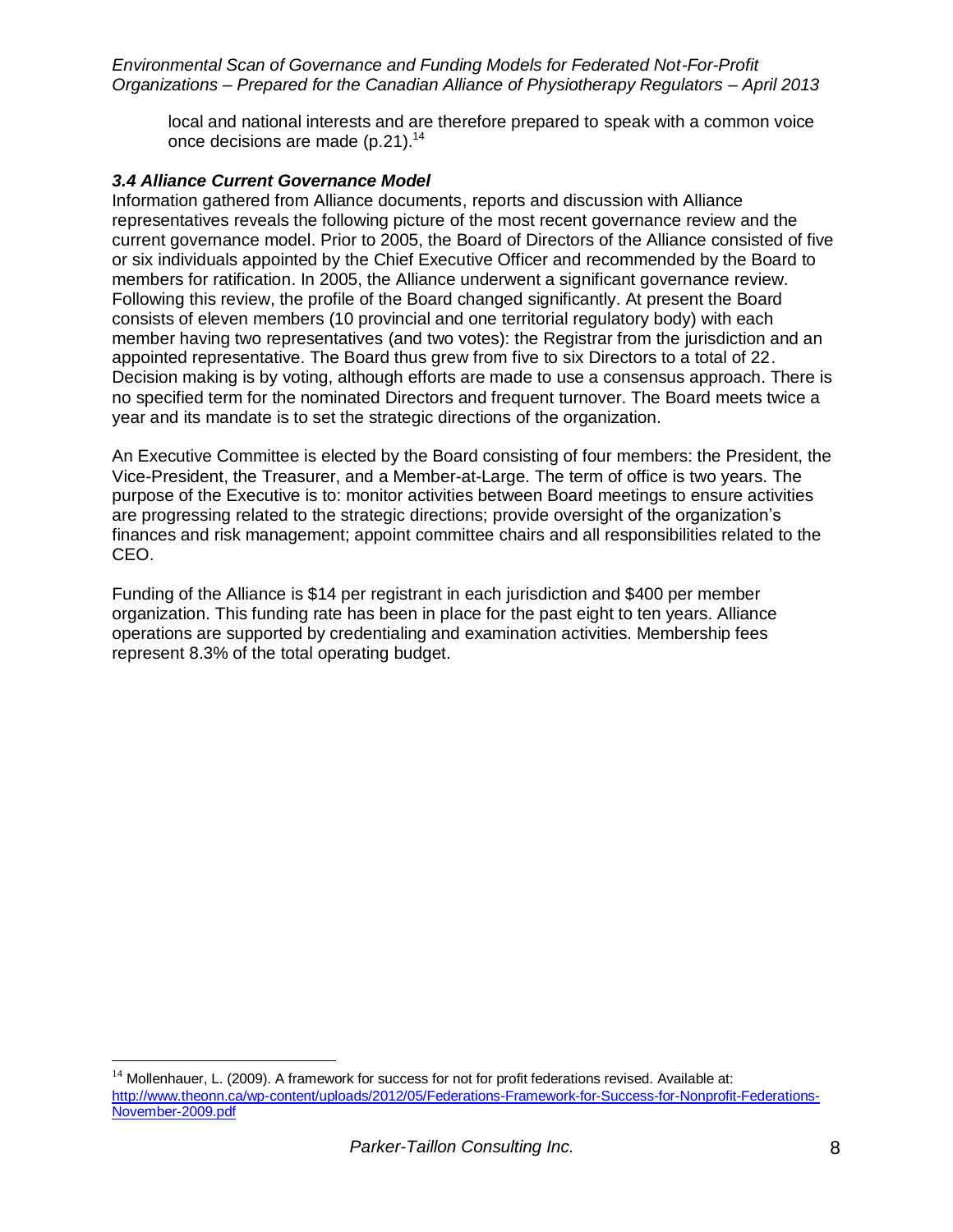### **4. Findings from Review of Selected Professions**

#### **4.1 Information from selected national comparator organizations**

The findings from selected national comparator organizations are summarized in Table 2. This information is provided in more detail in Appendix C.

|                                                                                                         | Table 2 Summary of information from selected national comparator organizations |                                        |                 |            |                |                                                        |                            |                                       |
|---------------------------------------------------------------------------------------------------------|--------------------------------------------------------------------------------|----------------------------------------|-----------------|------------|----------------|--------------------------------------------------------|----------------------------|---------------------------------------|
|                                                                                                         | Mandate*                                                                       | Membership<br>Size                     | <b>BOD Size</b> | Equal Vote | Exec Ctte      | Fees/<br>Members                                       | Operating<br>Budget        | Membership<br>Fees % of<br>Operations |
| Canadian<br>Healthcare<br>Association                                                                   | CC<br>PA                                                                       | 11 orgs                                | 15              | N/A        | $\overline{N}$ | $-674K$<br>total -<br>Sliding<br>scale with<br>max/min | 2.7<br>million             | 25%                                   |
| Canadian<br>Cancer<br>Society                                                                           | $\overline{cc}$<br>ER<br>PA                                                    | 170K<br>volunteers                     | $\overline{16}$ | Yes        | <b>No</b>      | 0                                                      | $\overline{31}$<br>million | 0                                     |
| Heart and<br><b>Stroke</b><br>Association                                                               | cc<br>ER<br>PA                                                                 | 140K<br>volunteers                     | $\overline{17}$ | N/A        | $\overline{N}$ | 0                                                      | $\overline{39}$<br>million | 0                                     |
| Canadian<br>Medical<br>Assoc.                                                                           | cc<br>PA                                                                       | 76K<br>members                         | $\overline{27}$ | N/A        | Yes            | \$430 per<br>member                                    | N/A                        | N/A                                   |
| Canadian<br><b>Nurses</b><br>Assoc.                                                                     | cc<br>PA                                                                       | 11 orgs<br>representing<br>149 members | $\overline{19}$ | Yes        | <b>No</b>      | \$7.97<br>million<br>Total                             | 20.3<br>million            | 39.3%                                 |
| Canadian<br>Mental<br>Health<br>Assoc.<br>Legend                                                        | $\overline{cc}$<br>PA                                                          | 10K<br>Volunteers                      | $\overline{20}$ | N/A        | N/A            | \$236.5K<br><b>CMHA</b><br>Divisional<br>Fees          | 377.5K                     | 62.5%                                 |
| N/A - Info not available<br>*Mandate:<br>CC - Coordination/communication<br>ER - Eradication of disease |                                                                                |                                        |                 |            |                |                                                        |                            |                                       |

PA - Policy advocacy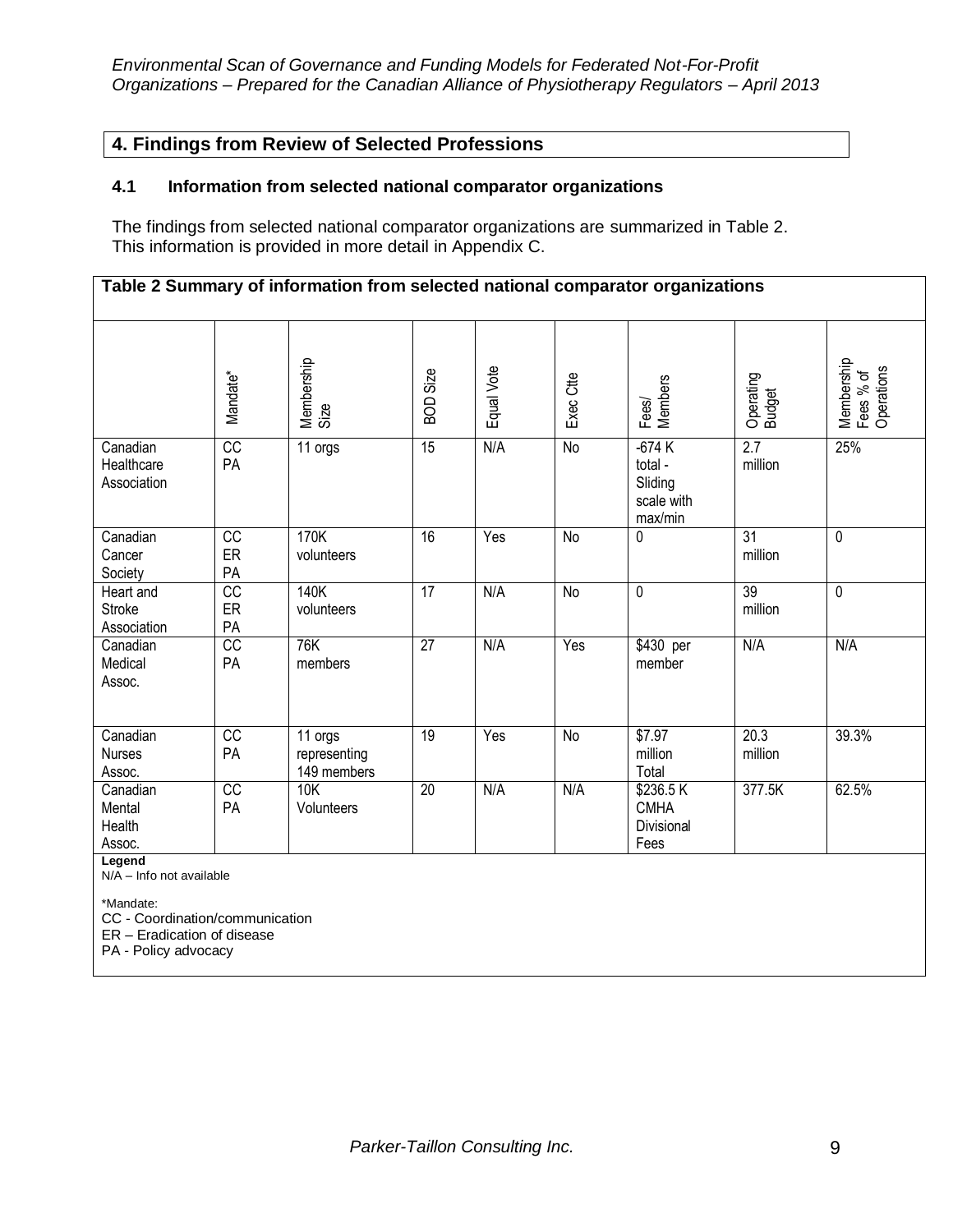A review of the findings across the six selected national comparator organizations identified a number of similarities and differences which have been clustered by topic including:

#### Mandate of the Organization

 All of the organizations were national and had some type of advocacy role, but they differed in terms of their focus: three represented specific health conditions/diseases; two represented specific health professional groups; and one was promoting the national healthcare discussion. Half of organizations examined were registered charities.

#### Membership

 The nature and size of the membership of the studied corporations varied considerably. Some organizations had large bases of volunteers, while others (including both professional associations) had memberships that were smaller or consisted of their regional organizations.

Size and Composition of the Board of Directors

 The size of the boards ranged in size from 15 to 27, with a median of 18. These numbers are due to the inclusion of one or more representatives from provinces and territories.

#### Selection and Nomination of the Board of Directors

 A variety of mechanisms were used to appoint board members including nominations and elections. Some board members are appointed based on the populations of the regions they serve, while others are elected directly by the members.

#### Executive Committee

 Only one of the organizations (the Canadian Medical Association) had an Executive Committee, which was comprised of Directors that did not represent specific regions or groups. This organization was also the one that had 27 members on their Board of Directors.

#### Decision Making

 In the organizations examined where this information was available, Directors had equal voting privileges.

#### Fees/Budget

- Different types of not-for-profits have different methods for raising funds. While most collect some part of their budget from membership fees, others are totally dependent on fundraising, grants, and donations in lieu of fees.
- Most of the organizations examined did not make public the method used to determined membership fees, or even how much individual members were charged. The professional associations set their membership fees at the Annual General Meeting, and the Canadian Health Care Association (policy advocacy) determines its membership fees on a per capita basis.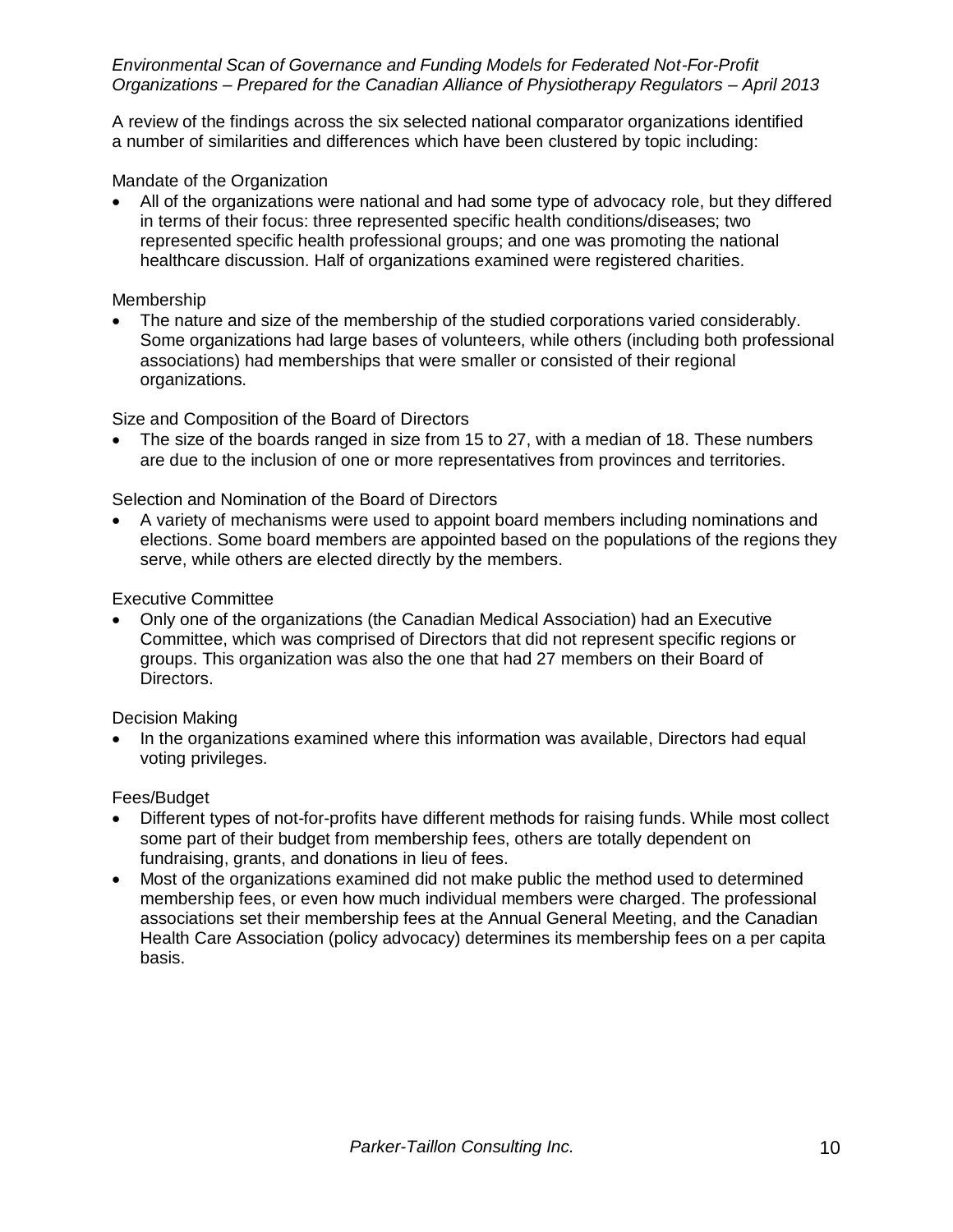#### **4.2 Information from national federations of regulatory authorities**

The findings from selected national federations of regulatory authorities are summarized in the Table 3. More detailed findings from the national federations of regulatory authorities are provided in Appendix D.

| Table 3 Summary of Information from national federations of regulatory authorities                                                                                                                                                       |                           |                                           |                    |                 |            |                   |                                 |                          |                                       |                                     |
|------------------------------------------------------------------------------------------------------------------------------------------------------------------------------------------------------------------------------------------|---------------------------|-------------------------------------------|--------------------|-----------------|------------|-------------------|---------------------------------|--------------------------|---------------------------------------|-------------------------------------|
|                                                                                                                                                                                                                                          | Organization<br>Federated | Mandate*                                  | Membership<br>Size | <b>BOD Size</b> | Equal Vote | Exec Ctte<br>Size | Fees/<br>Registrant             | Operating<br>Budget      | Membership<br>Fees % of<br>Operations | Method of<br>Decision-<br>Making*** |
| Comparator                                                                                                                                                                                                                               |                           |                                           |                    |                 |            |                   |                                 |                          |                                       |                                     |
| Alliance                                                                                                                                                                                                                                 | $\sqrt{}$                 | $\overline{cc}$<br>PA<br>$\mathsf C$<br>E | $\overline{11}$    | $\overline{22}$ | $\sqrt{}$  | 4                 | $\sqrt{$14}$<br>(\$400/<br>org) | \$3.3<br>million<br>$**$ | 8.3                                   | $\overline{C}$<br>M/V               |
| <b>FMRAC</b>                                                                                                                                                                                                                             | $\sqrt{}$                 | $\overline{CC}$<br>PA                     | $\overline{13}$    | Max<br>42       | $\sqrt{ }$ | 6                 | $\overline{$15}$                | \$1.5<br>Million         | 100                                   | $\overline{C}$                      |
| <b>FLSC</b>                                                                                                                                                                                                                              | $\sqrt{ }$                | CC<br>PA<br>$\mathsf C$                   | $\overline{14}$    | 17              | $\sqrt{}$  | 4                 | \$25                            | $\sqrt{$2}$<br>Million   | 100                                   | $\overline{\mathsf{C}}$             |
| Engineers<br>Canada                                                                                                                                                                                                                      | $\sqrt{}$                 | $\overline{cc}$<br>PA<br>Α                | $\overline{12}$    | $\overline{21}$ | $\sqrt{ }$ | 6                 | \$10                            | \$8<br>million<br>$***$  | 100                                   | $\overline{C}$                      |
| <b>NAPRA</b>                                                                                                                                                                                                                             | $\sqrt{}$                 | $\overline{cc}$<br>PA                     | $\overline{14}$    | Max<br>30       | $\sqrt{ }$ | $\overline{4}$    | Levels<br>per<br>capita         | $\sqrt{$1.7}$<br>million | 100                                   | $\overline{C}$                      |
| <b>ACOTRO</b>                                                                                                                                                                                                                            | $\sqrt{}$                 | $\overline{cc}$<br>PA<br>C                | 10                 | 10              | $\sqrt{ }$ | 3                 | N/A                             | N/A                      | N/A                                   | N/A                                 |
| <b>CICA</b>                                                                                                                                                                                                                              | $\sqrt{}$                 | CC<br>PA                                  | $\overline{14}$    | $\overline{12}$ | $\sqrt{}$  | N/A               | N/A                             | \$53.9<br>million        | 59<br>$\%$                            | N/A                                 |
| Legend<br>$N/A =$ Information not available<br>** Includes all organization activities<br>***C - Consensus<br>*CC - Coordination/communication<br>MV - Majority vote<br>PA - Policy advocacy<br>A - Accreditation<br>$C$ – Credentialing |                           |                                           |                    |                 |            |                   |                                 |                          |                                       |                                     |

E – Examination

A review of the findings across the six selected national comparator organizations revealed a number of commonalities which have been clustered by topic including:

Mandate of the Organizations

 Federations serve primarily a communication/coordination and policy/advocacy function with some organizations also involved in professional credentialing, examination and accreditation functions.

Size and Composition of the Board of Directors

 All organizations have large boards (one to three representatives per jurisdiction) to ensure representation from all geographic regions of Canada.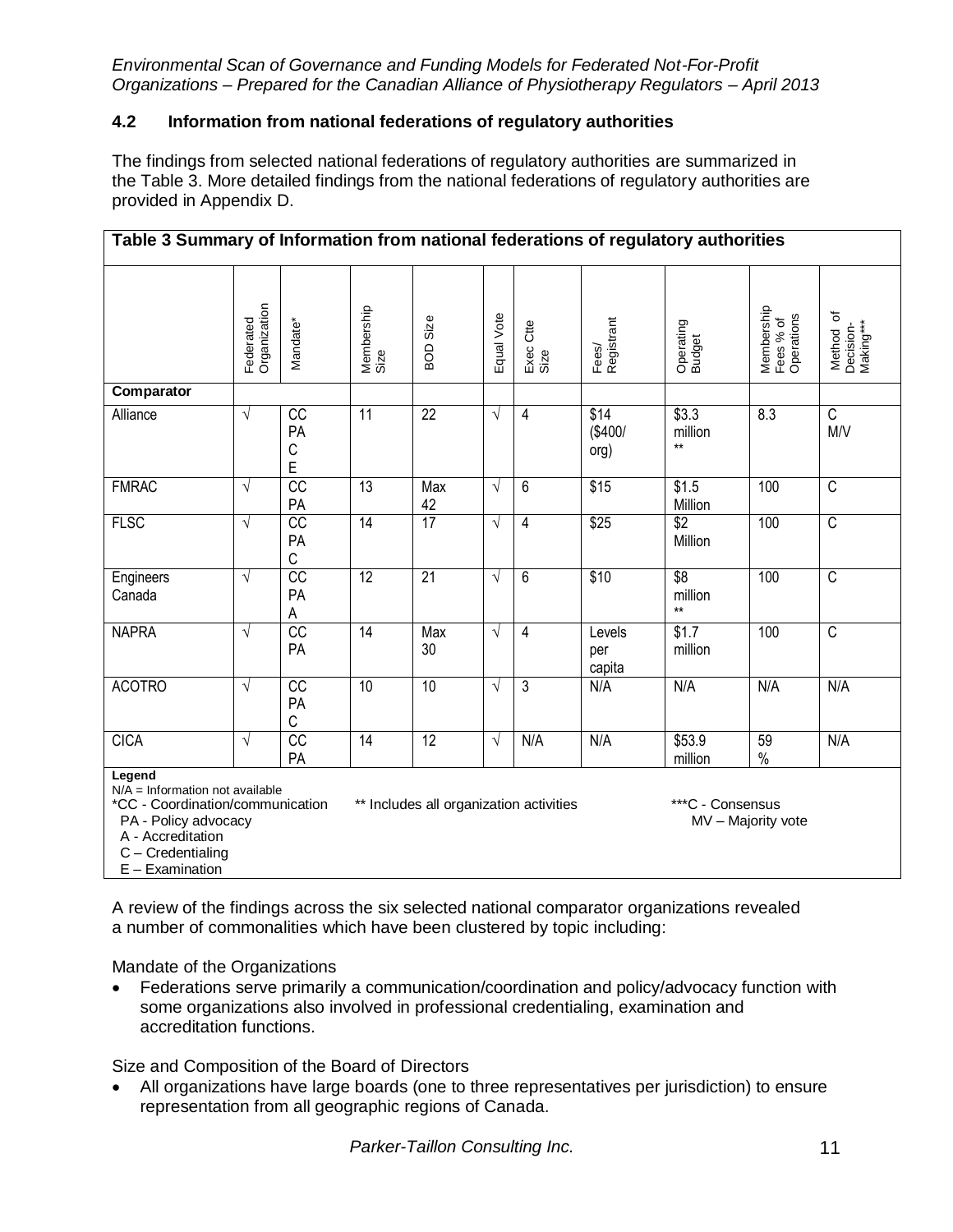- Representation on each board is related to geography with a number of representatives per jurisdiction.
- The board's function is primarily to set organizational strategic priorities.
- There is representation of all provincial/territorial Registrars on most boards. Where there is no Registrar representation, an informal communication mechanism is in place to ensure that the board of directors and Registrars are constantly in communication and fully aware of issues.

Selection and Nomination of Board of Directors

All board directors are appointed from their jurisdiction.

#### Executive Committee

- All boards have an Executive Committee although one organization is phasing this out as it moves to a policy governance model.
- Due to the large size of many boards, frequently the Executive Committee fulfils the function of a board, responsible for overseeing: the work of the organization ensuring strategic priorities are on track; fiduciary and risk management; and administrative activities.
- Executive committees (three to six members) are elected by the board for a term of more than one year to ensure continuity and corporate memory.

Decision-making

- All representatives (Directors) have equal voting privileges regardless of the number of registrants in the jurisdiction.
- Board decision-making is predominantly by consensus as opposed to majority vote.

Fees/Budget

- In most cases organizational operations are covered entirely by membership fees.
- Membership fees are charged per capita of registrants in the jurisdiction.

#### **4.3 Key Informant Interviews**

The Chief Executive Officers of four organizations whose perspectives were felt to be relevant to this project were selected for key informant interviews including: the National Association of Pharmacy Regulatory Authorities (NAPRA), Engineers Canada, Federation of Law Societies of Canada (FLSC), and the Federation of Medical Regulatory Authorities of Canada (FMRAC). Background documentation was obtained from each organization's website and as needed this was verified during the telephone interview. In addition, a representative from the Alliance was also interviewed to gain background to the governance history and culture of this organization as well as to provide additional insight into the issues that arose leading to this governance review. Interview questions can be found in Appendix A and a list of Key informants in Appendix B. It should be noted that while the number of key informants was limited, it was felt that during the process of the interviews, a level of saturation emerged in the information provided (i.e., common themes and messages).

The information below in Table 4 represents the common themes and trends that were identified from the key informant interviews related to their organization including what works well, challenges and interesting/emerging practices.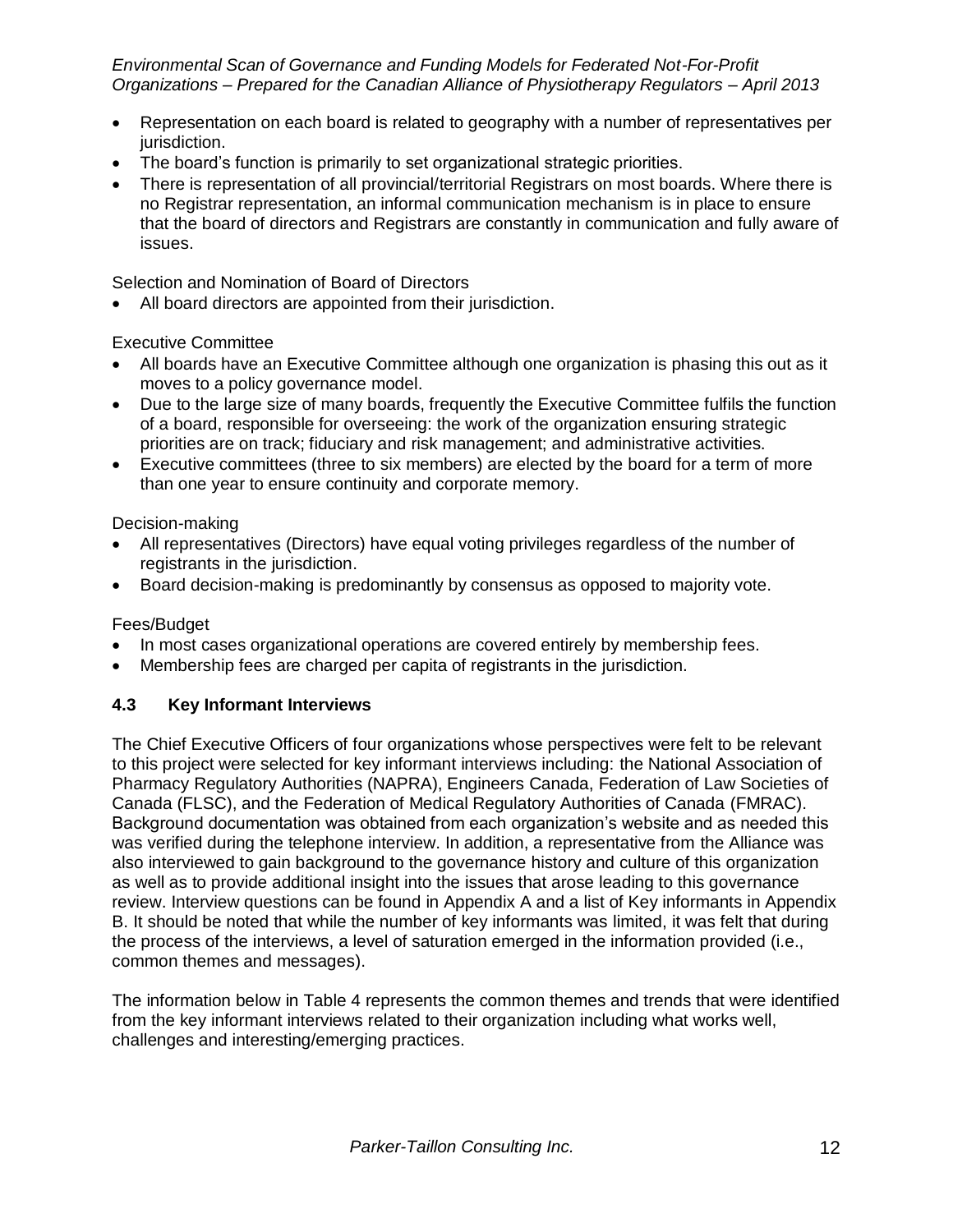|                                                             | Table 4 Summary of Key Informant Interview Findings                                                                                                                                                                                                                                                                                                                      |                                                                                                                                                                                                                                                                                                                                                                                                                                                                                                                |                                                                                                                                                                                                                                                                                                                      |
|-------------------------------------------------------------|--------------------------------------------------------------------------------------------------------------------------------------------------------------------------------------------------------------------------------------------------------------------------------------------------------------------------------------------------------------------------|----------------------------------------------------------------------------------------------------------------------------------------------------------------------------------------------------------------------------------------------------------------------------------------------------------------------------------------------------------------------------------------------------------------------------------------------------------------------------------------------------------------|----------------------------------------------------------------------------------------------------------------------------------------------------------------------------------------------------------------------------------------------------------------------------------------------------------------------|
| <b>Element</b>                                              | <b>What Works Well</b>                                                                                                                                                                                                                                                                                                                                                   | <b>Challenges</b>                                                                                                                                                                                                                                                                                                                                                                                                                                                                                              | <b>Interesting/Emerging Practices</b>                                                                                                                                                                                                                                                                                |
| Mandate                                                     | Clear delineation of organizational roles<br>$\bullet$<br>and responsibilities improves board<br>functioning.                                                                                                                                                                                                                                                            |                                                                                                                                                                                                                                                                                                                                                                                                                                                                                                                |                                                                                                                                                                                                                                                                                                                      |
| Size/<br>composition of<br>Board of<br><b>Directors</b>     | Appointment of board representatives<br>$\bullet$<br>from jurisdictional boards ensures that<br>directors have a solid understanding of<br>the work of the organization and the<br>current issues.<br>Board members who are well briefed<br>$\bullet$<br>concerning issues ensure important<br>jurisdictional linkage and input.                                         | The large size of the board<br>$\bullet$<br>hinders decision-making and<br>quick reactions to arising issues.<br>The board doesn't really function<br>as a board, more like a meeting<br>of members. Increased number of<br>board members doesn't<br>necessarily increase the skill set.<br>Rapid (one year or less) turnover<br>of board members prevents<br>representatives from providing<br>informed contribution to highly<br>complex issues and developing<br>buy-in with the federated<br>organization. | Board make-up, i.e., number of<br>$\bullet$<br>representatives, is based on the<br>number of registrants per<br>jurisdiction or geographical area,<br>for example ON 5, QC 4, AB 3,<br>BC 2, rest 1.<br>Committee Chairs from the<br>$\bullet$<br>organization's diverse activities<br>sit on the board as advisors. |
| Selection/<br>nomination of<br>Board of<br><b>Directors</b> | Board function is improved when it<br>$\bullet$<br>consists of competent individuals who<br>have had experience with board<br>regulatory issues in their jurisdiction.<br>An extended mandate for board members<br>$\bullet$<br>such as a three year renewable term<br>ensures the development of a strong<br>understanding of the organizational<br>culture and issues. | The federation may have little<br>$\bullet$<br>control over the competencies,<br>skill set, leadership and<br>engagement of its board<br>members due to appointment<br>process.                                                                                                                                                                                                                                                                                                                                |                                                                                                                                                                                                                                                                                                                      |
| Executive<br>Committee                                      | A laddering system for the Executive<br>$\bullet$<br>Committee according to a roster of                                                                                                                                                                                                                                                                                  | There can be a disconnection<br>$\bullet$<br>between the decision-making                                                                                                                                                                                                                                                                                                                                                                                                                                       | Rotating membership on the<br>$\bullet$<br>Executive according to                                                                                                                                                                                                                                                    |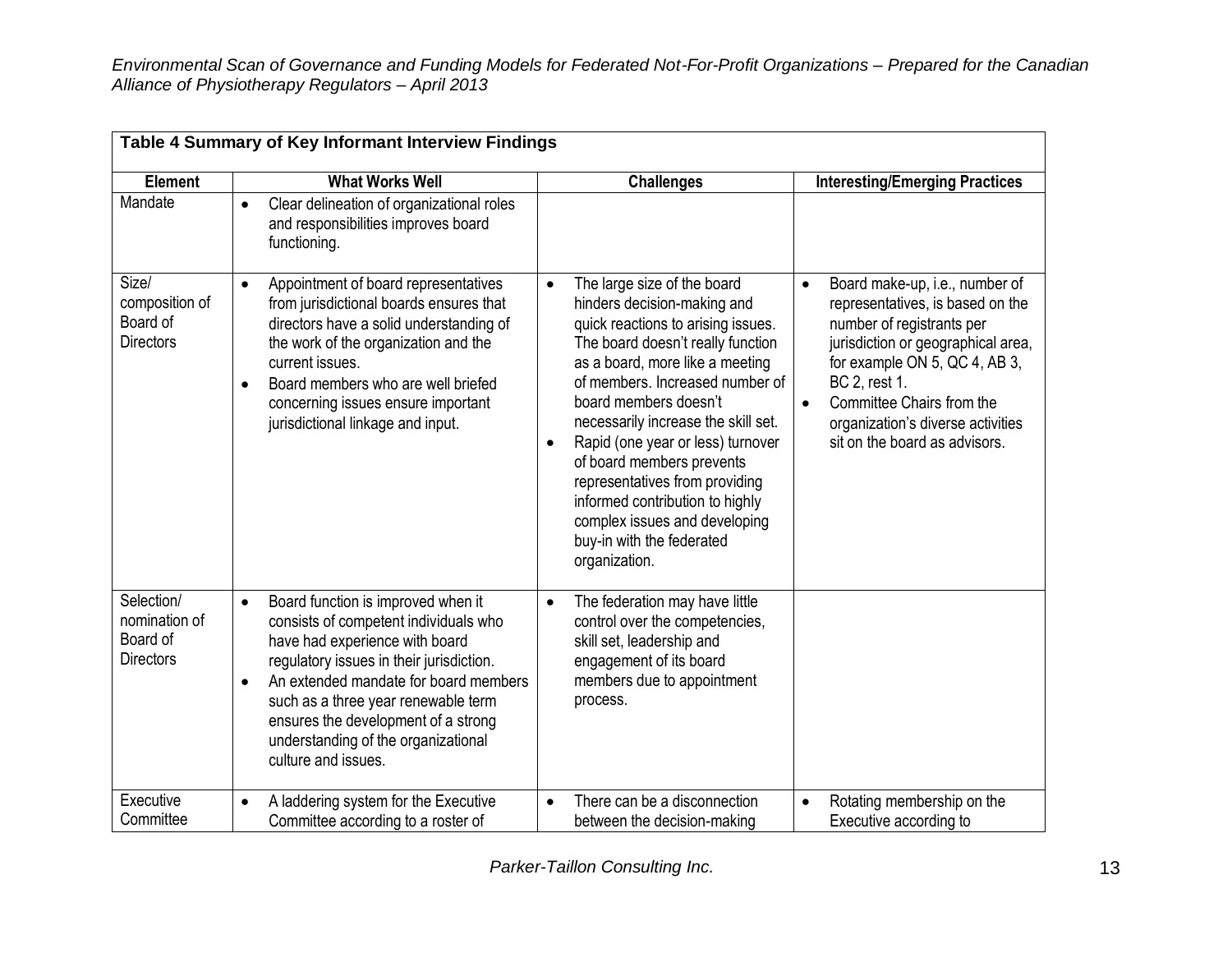|                        | Table 4 Summary of Key Informant Interview Findings                                                                                                                                                                                                                                                                                                                                                                                                                                                                                  |                                                                                                                                                                                                                                                                          |                                                                                                                                                                                                                                                                                                                                                                         |
|------------------------|--------------------------------------------------------------------------------------------------------------------------------------------------------------------------------------------------------------------------------------------------------------------------------------------------------------------------------------------------------------------------------------------------------------------------------------------------------------------------------------------------------------------------------------|--------------------------------------------------------------------------------------------------------------------------------------------------------------------------------------------------------------------------------------------------------------------------|-------------------------------------------------------------------------------------------------------------------------------------------------------------------------------------------------------------------------------------------------------------------------------------------------------------------------------------------------------------------------|
| <b>Element</b>         | <b>What Works Well</b>                                                                                                                                                                                                                                                                                                                                                                                                                                                                                                               | <b>Challenges</b>                                                                                                                                                                                                                                                        | <b>Interesting/Emerging Practices</b>                                                                                                                                                                                                                                                                                                                                   |
|                        | geographical representation provides a<br>clear system of appointment.<br>Gradual transitioning of Directors onto the<br>$\bullet$<br><b>Executive Committee ensures</b><br>consistency and corporate memory.<br>Including representatives from largest<br>jurisdictions on the Executive ensures<br>that the largest players sit around the<br>table.<br>Representatives are on the Executive for<br>four years and once they have attained<br>Vice-President or higher they no longer<br>represent their jurisdictional interests. | body such as the Executive and<br>the Registrars who are<br>responsible for jurisdictional<br>regulation.<br>Non-merit based leadership due<br>to specified rotation of individuals<br>through the Executive can have a<br>huge impact on organizational<br>functioning. | geographical region ensures<br>equity in representation.<br>The membership of larger<br>$\bullet$<br>jurisdictions on the Executive<br>ensures the input of major<br>players in all board initiatives.<br>Board meetings/annual meetings<br>$\bullet$<br>planned in association with<br>professional education events<br>encourages participation and<br>reduces costs. |
| <b>Decision Making</b> | Decision-making is by consensus - if<br>$\bullet$<br>representatives cannot 'live' with the<br>decision more discussion is required<br>before the issue can be resolved.                                                                                                                                                                                                                                                                                                                                                             | Vetoes and pressured decision-<br>$\bullet$<br>making promotes distrust and<br>conflict amongst board members.                                                                                                                                                           | To ensure the interests of smaller<br>$\bullet$<br>members are protected, identified<br>issues could require a more than<br>majority vote such as 2/3s of<br>members in support.                                                                                                                                                                                        |
| Fees/Budget            | Members are provided a notice of motion<br>$\bullet$<br>of fee increase18 months in advance of<br>implementation.                                                                                                                                                                                                                                                                                                                                                                                                                    | More revenue needs to be<br>$\bullet$<br>generated through increased fees<br>to sustain and grow the work of<br>the organization - unanimity is<br>required on the part of the<br>members to increase fees,<br>financial restrictions limit<br>activities.               | A fee structure that has<br>$\bullet$<br>contribution levels according to<br>number of registrants and is<br>capped at a certain amount is a<br>compromise approach to<br>membership fees as compared<br>to the traditional pure capitation<br>approach.                                                                                                                |
| <b>Board Culture</b>   | Diversity of jurisdictional input provides<br>$\bullet$<br>richness to the discussion of issues.<br>Effective board interactions occurs when<br>$\bullet$<br>there is a strong sense of members<br>working together for the best interests of<br>the organization and the public interest                                                                                                                                                                                                                                            | Communication mechanisms<br>need to be effective and efficient<br>to ensure board members are<br>constantly well informed of<br>Executive activities and emerging<br>issues.                                                                                             |                                                                                                                                                                                                                                                                                                                                                                         |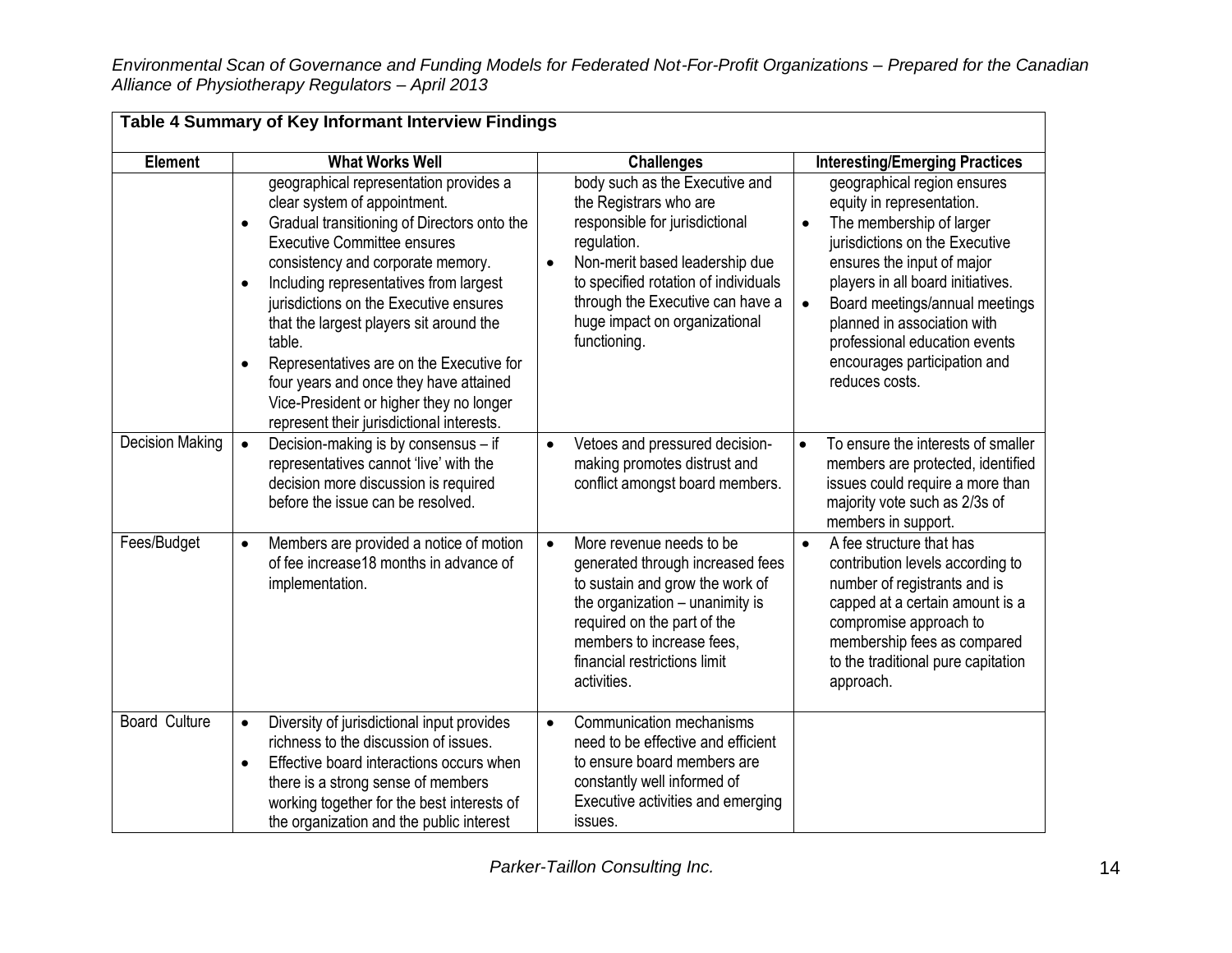|                | Table 4 Summary of Key Informant Interview Findings                                                                                                                                                                                                                                                                                                                                                                                                                                                                                        |                                                                                                                                                                     |                                       |
|----------------|--------------------------------------------------------------------------------------------------------------------------------------------------------------------------------------------------------------------------------------------------------------------------------------------------------------------------------------------------------------------------------------------------------------------------------------------------------------------------------------------------------------------------------------------|---------------------------------------------------------------------------------------------------------------------------------------------------------------------|---------------------------------------|
| <b>Element</b> | <b>What Works Well</b>                                                                                                                                                                                                                                                                                                                                                                                                                                                                                                                     | <b>Challenges</b>                                                                                                                                                   | <b>Interesting/Emerging Practices</b> |
|                | and a sentiment of board congeniality<br>with common goals related to serving the<br>public good.<br>Strong leadership on the part of the<br>$\bullet$<br>President and the CEO promotes strong<br>board relationships and trust.<br>Common understanding that larger<br>organizations must help support the<br>smaller ones "that's the way Canada<br>works" creates a feeling of unity.<br>Informal communication mechanisms with<br>$\bullet$<br>the Registrars ensure reciprocal<br>input/feedback regarding jurisdictional<br>issues. | Repetition of meetings/work to<br>٠<br>ensure that multiple stakeholders<br>are in the communication loop<br>and have voice into issues<br>produces inefficiencies. |                                       |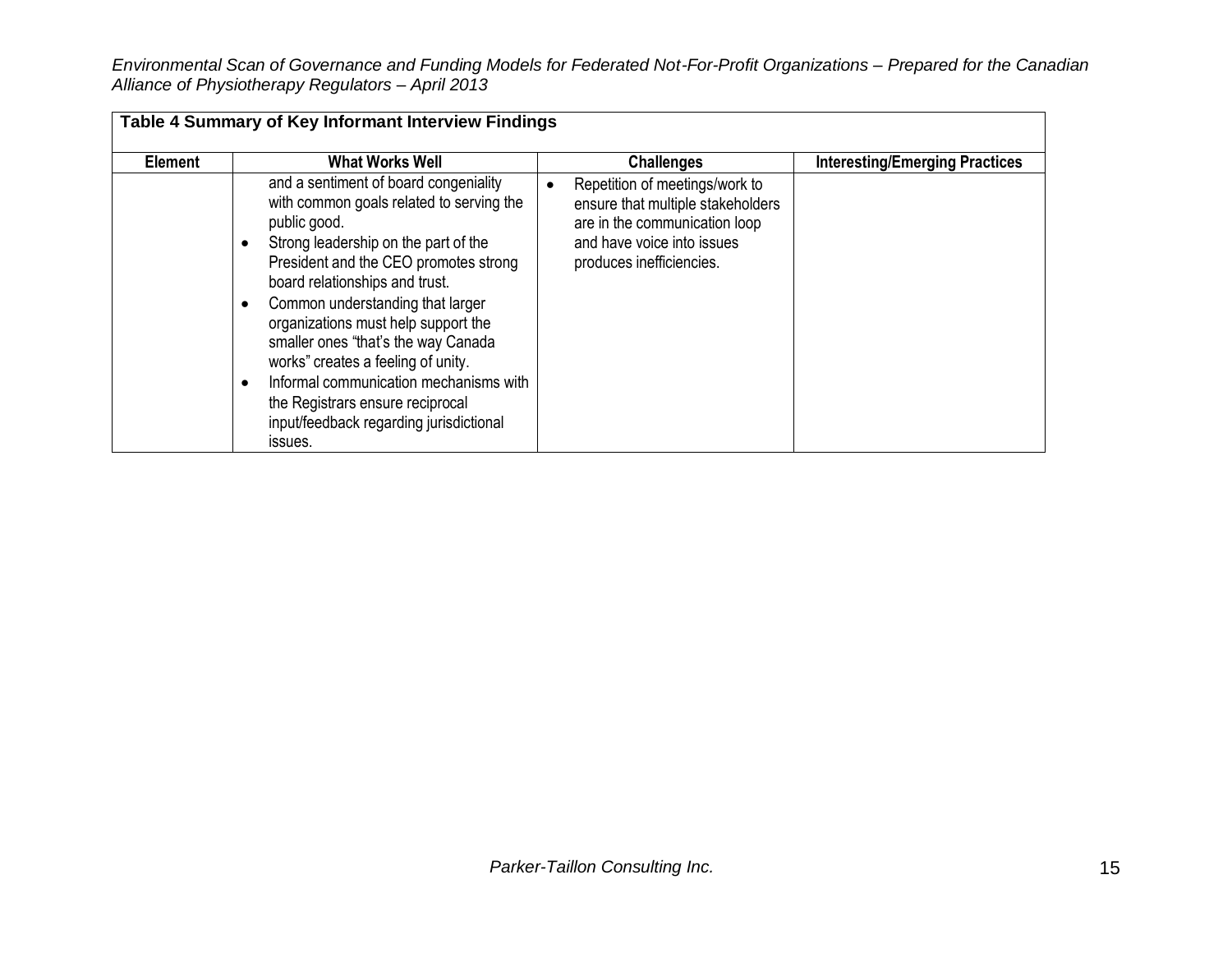# **5. Analysis**

The findings from the focused literature review, and the review of comparator organizations revealed congruity in a number of themes related governance practices and are presented in Table 5. **It should be noted that these themes summarize what was learned during this investigation and are not intended as specific recommendations for the Alliance.** 

|                                                      | Table 5: Summary of Themes in Governance Practices Identified in this Review                                                                                                                                                                                                                                                                                                                                                                                                                                                                                                                                                                                                                                                                                                                                                                                                                                                                                                                                                                                                                                                                        |
|------------------------------------------------------|-----------------------------------------------------------------------------------------------------------------------------------------------------------------------------------------------------------------------------------------------------------------------------------------------------------------------------------------------------------------------------------------------------------------------------------------------------------------------------------------------------------------------------------------------------------------------------------------------------------------------------------------------------------------------------------------------------------------------------------------------------------------------------------------------------------------------------------------------------------------------------------------------------------------------------------------------------------------------------------------------------------------------------------------------------------------------------------------------------------------------------------------------------|
| <b>Governance Practice</b>                           | <b>Themes Identified</b>                                                                                                                                                                                                                                                                                                                                                                                                                                                                                                                                                                                                                                                                                                                                                                                                                                                                                                                                                                                                                                                                                                                            |
| Area                                                 |                                                                                                                                                                                                                                                                                                                                                                                                                                                                                                                                                                                                                                                                                                                                                                                                                                                                                                                                                                                                                                                                                                                                                     |
| Mandate of organization                              | Both the literature and the key informant interviews suggested that having a<br>clear mandate is useful in identifying the most appropriate governance<br>structure. In other words, "form needs to follow function".                                                                                                                                                                                                                                                                                                                                                                                                                                                                                                                                                                                                                                                                                                                                                                                                                                                                                                                               |
| Size and composition of<br><b>Board of Directors</b> | While the size of boards in the organizations examined varied considerably<br>$\bullet$<br>(from 10-42 members), the literature suggested a trend toward smaller boards<br>(e.g., 8-12 people). Smaller boards are seen to be more effective, focused, and<br>nimble in decision-making which is important in a constantly changing<br>environment. The desire for smaller boards was echoed in the key informant<br>interviews.<br>The literature suggested that there is no 'perfect' size for boards and different<br>$\bullet$<br>boards have different needs. What is important is to achieve a balance between<br>enough members to ensure the necessary mix of skills, experience, and<br>diversity of perspectives, while ensuring the board can function effectively.<br>Ensuring geographical representation on the board is an important<br>$\bullet$<br>consideration. This may not necessarily mean one or more representatives per<br>jurisdiction. While the majority of the organizations examined have at least one<br>representative per jurisdiction, a regional approach to geographical<br>representation was also identified. |
| Selection and nomination<br>of Board of Directors    | Both the literature and key informant interviews indicated longer terms for board<br>$\bullet$<br>members assists in promoting collaboration and maintaining focus/momentum.<br>The key informant interviews suggested that board members with experience at<br>the jurisdictional level can help to minimize the learning curve at the federation<br>level and better understand the culture of the organization.<br>The literature and key informant interviews suggested that board member<br>$\bullet$<br>orientation and training are useful in developing effective and committed board<br>members.<br>The literature suggested a collaborative approach to the nomination process to<br>$\bullet$<br>ensure the desired mix of board members (e.g., member organizations making<br>appointments consult with the federation about the skills/experience needed in<br>new board members).                                                                                                                                                                                                                                                     |
| <b>Executive Committee</b>                           | The majority of the national regulatory federations examined have an executive<br>committee.<br>The key informant interviews suggested that due to the large size of some<br>boards, frequently the Executive Committee fulfils the functions of a board.                                                                                                                                                                                                                                                                                                                                                                                                                                                                                                                                                                                                                                                                                                                                                                                                                                                                                           |
| <b>Decision Making</b>                               | The literature indicated that federations benefit from clear decision-making<br>processes based on shared leadership, consensus building and accurate,<br>timely information.                                                                                                                                                                                                                                                                                                                                                                                                                                                                                                                                                                                                                                                                                                                                                                                                                                                                                                                                                                       |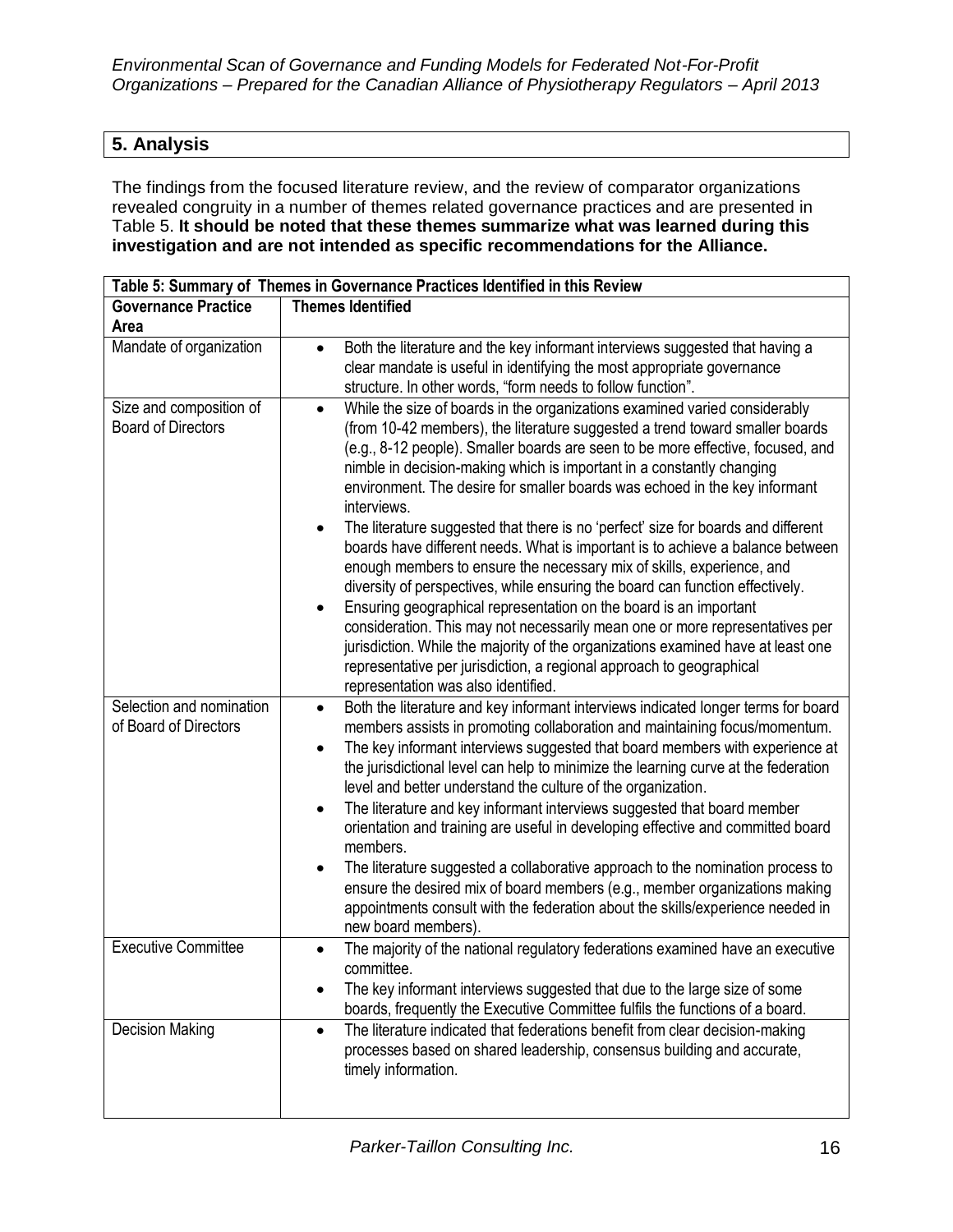*Environmental Scan of Governance and Funding Models for Federated Not-For-Profit Organizations – Prepared for the Canadian Alliance of Physiotherapy Regulators – April 2013*

|                        | Table 5: Summary of Themes in Governance Practices Identified in this Review                                                                                                                                                                                                                                                                                                                                                                                                                                                                                                                                                                                                                                                                                                                          |
|------------------------|-------------------------------------------------------------------------------------------------------------------------------------------------------------------------------------------------------------------------------------------------------------------------------------------------------------------------------------------------------------------------------------------------------------------------------------------------------------------------------------------------------------------------------------------------------------------------------------------------------------------------------------------------------------------------------------------------------------------------------------------------------------------------------------------------------|
|                        | A consensus-based approach to decision-making is used by the majority of the<br>organizations examined. Both the literature and the key informants indicated<br>that decision-making through consensus promotes trust and collaboration.                                                                                                                                                                                                                                                                                                                                                                                                                                                                                                                                                              |
| Fees/Budget            | The key informant interviews indicated that ensuring sufficient resources is<br>$\bullet$<br>important to support, sustain, and grow the organization's activities.<br>A trend towards organizational operations being funded by member fees was<br>noted in the national regulatory federations examined. Other activities are<br>generally seen to be self-supporting and do not contribute to the operational<br>budget (e.g., credentialing).<br>In the majority of the national regulatory federations examined, membership<br>fees are charged per capita of registrants in the jurisdiction. To manage<br>discrepancies between larger and smaller jurisdictions, two of the organizations<br>examined indicated they use a sliding scale approach that has per capita<br>contribution levels. |
| <b>Board Culture</b>   | The literature and key informant interviews indicated that building a culture of<br>$\bullet$<br>shared values, trust and respect facilitates effective board functioning.<br>The literature and key informant interviews indicated that balancing the<br>interests of the federation with that of the jurisdictions contributes to a positive<br>board culture.<br>The literature and key informant interviews indicated that effective and efficient<br>communication mechanisms ensure members are well informed.                                                                                                                                                                                                                                                                                  |
| Role of the Registrars | The key informant interviews indicated that Registrars, who are seen to be very<br>$\bullet$<br>knowledgeable about regulatory issues and responsible for jurisdictional<br>implementations, need to have some type of direct relationship with the board.<br>This was attained in these organizations through Registrar membership on the<br>board or via a communication system.                                                                                                                                                                                                                                                                                                                                                                                                                    |

# **6. Summary and Next Steps**

 $\overline{a}$ 

This report has provided an overview of relevant findings from the focused literature review and review of comparator organizations to provide background information for the Alliance to consider during its governance review. Ultimately, an effective and efficient board will provide the foundation for the organization to support and sustain present and emerging activities.

In terms of next steps, as one author notes, "Each federation must consider its history, mission, culture and capacity in order to design the best possible governance structure and processes".<sup>15</sup> As a result, four next steps are offered for the Alliance's consideration in moving forward with their governance review including:

- 1. Determine the present and emerging mandate(s) of the Alliance. The governance structure should have the elements required to efficiently and effectively support and sustain these directions.
- 2. Gain an understanding of the present governance limitations from all key stakeholders to guide changes or modifications to current elements and processes.

<sup>&</sup>lt;sup>15</sup> Mollenhauer, L. (2009). A framework for success for not for profit federations revised. Available at: [http://www.theonn.ca/wp-content/uploads/2012/05/Federations-Framework-for-Success-for-Nonprofit-Federations-](http://www.theonn.ca/wp-content/uploads/2012/05/Federations-Framework-for-Success-for-Nonprofit-Federations-November-2009.pdf)[November-2009.pdf.](http://www.theonn.ca/wp-content/uploads/2012/05/Federations-Framework-for-Success-for-Nonprofit-Federations-November-2009.pdf)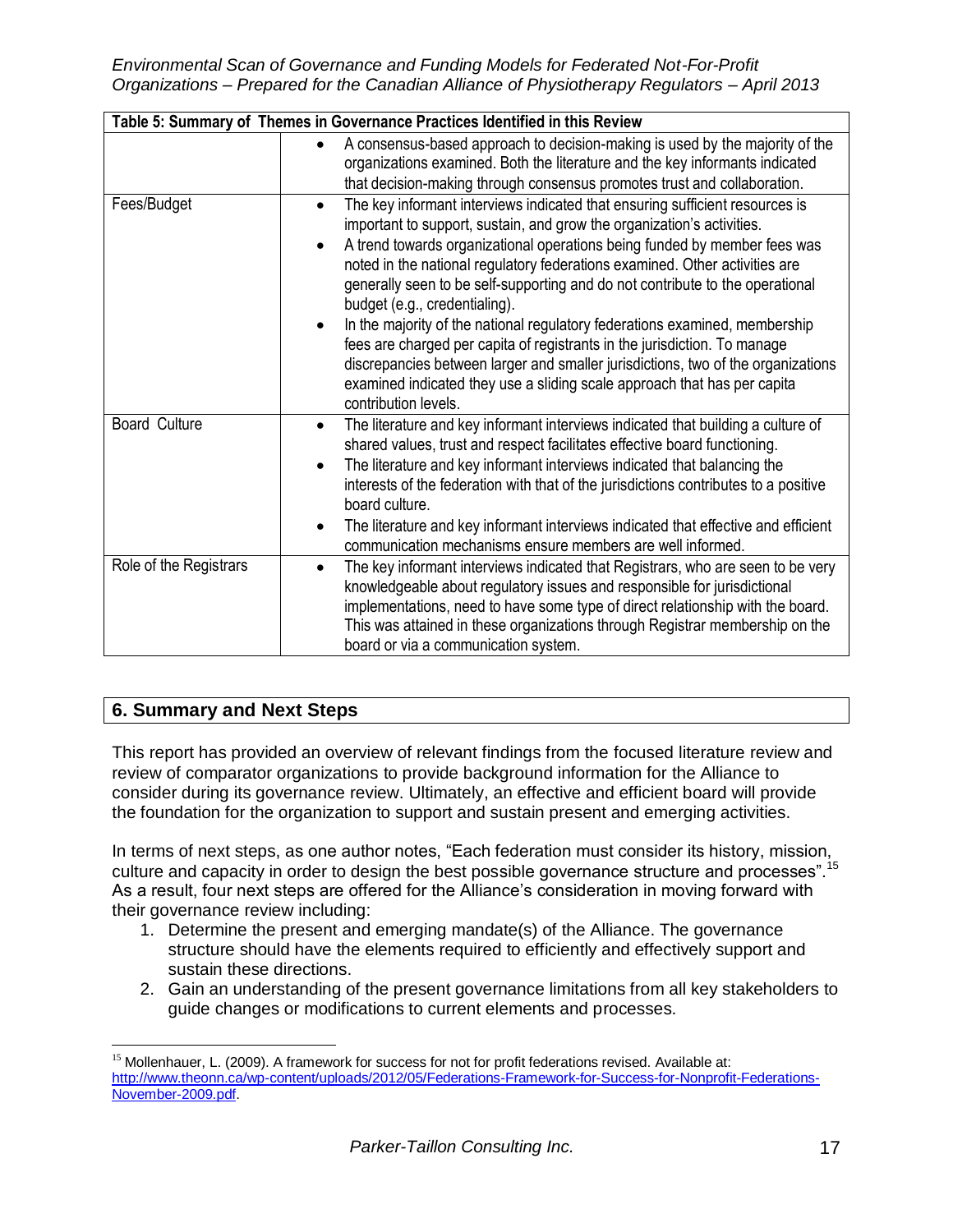- 3. Consider the findings of this paper which highlights themes in governance practices and what works well in other similar organizations to identify elements for a "preferred governance model" which will address limitations identified in the current Alliance governance structure and support future directions.
- 4. Develop a transitional plan which includes a specific time period for implementation of the new governance structure and a period of time at which the model will be evaluated to see if it is meeting the intended needs.

Statements included in a report prepared for the Alliance during the 2004 Governance Review still hold true and summarize succinctly the challenges around governance review:

The complexities of governance result from a number of issues including; the lack of a common definition of what governance is, the values and experiences that individual board members bring to discussions; the relationships that develop between staff and boards and the accountability processes of the organization. There are no quick fixes to address governance issues. It is said, 'governance is a journey where the route and destination evolve and change'. Governance changes are also inherent in the growth and evolution of any organization (p.2).<sup>16</sup>

 $\overline{a}$ 

<sup>&</sup>lt;sup>16</sup> The Canadian Alliance of Physiotherapy Regulators. (2004). Organizational Governance: An Overview. Author, Toronto.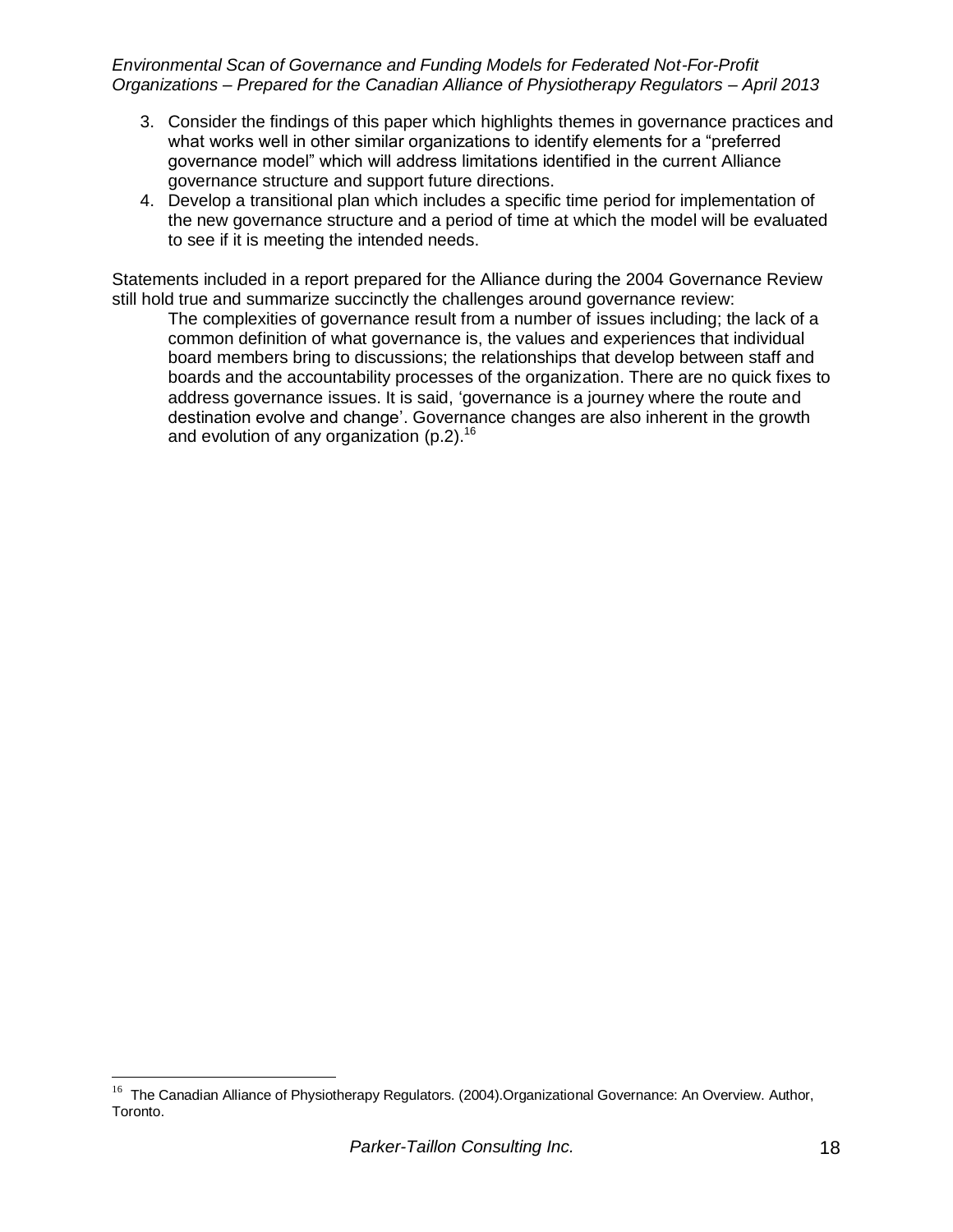#### **Appendix A Key Informant Interview Guide**

Thank you for agreeing to be interviewed for this project. The purpose of this document is to give you background information related to the interview and provide the interview questions. The interview will take approximately 45 minutes to complete. Please note: The factual information gathered from this interview (Questions 1-6) will be summarized in the final project report. Data from Questions 7 to 13 will be expressed according to common themes and trends with no identifying information attributable to any interview participant.

#### **Background:**

The Canadian Alliance of Physiotherapy Regulators (the Alliance) is currently undertaking a governance review as part of their Strategic Planning initiatives. The objective of this project is to review current models, trends and best practices in governance/funding models for umbrella/federated not-for-profit organizations to gain a better understanding of the pros and cons of each model, as well as lessons learned. The key deliverables for this project include:

- Preparation of a literature review considering models of governance and funding in federated not-for-profit organizations
- Key informant interviews with leaders from selected Canadian organizations to gain information about experiences with various models.
- Analysis of findings from literature review and key informant interviews.
- Preparation of a final report outlining the findings, analysis and recommendations for consideration.

#### **Interview Questions:**

- 1. How would you describe the type of your organization (e.g., federation of associations, regulatory bodies, health charities)?
- 2. What is the primary mandate or activities of your organization (e.g., policy/advocacy, information sharing, fund-raising, entry-level standards)?
- 3. What is the size of your membership base (e.g., number of member organizations)?
- 4. a) What is the size and make-up of your Board of Directors (no. of members and representation)?

b) What process is used to appoint the members of the Board of Directors (e.g., nomination, election)?

c) Do all board members have equal voting privileges? Probe: Are voting privileges linked to financial contributions in any way?

d) Do you have an Executive Committee? If so, what is the size, make-up and appointment process?

5. a) What is the amount of fees that are charged per member organization?

b) How are the fees charged per member organization are determined (e.g., per capita, per organization)?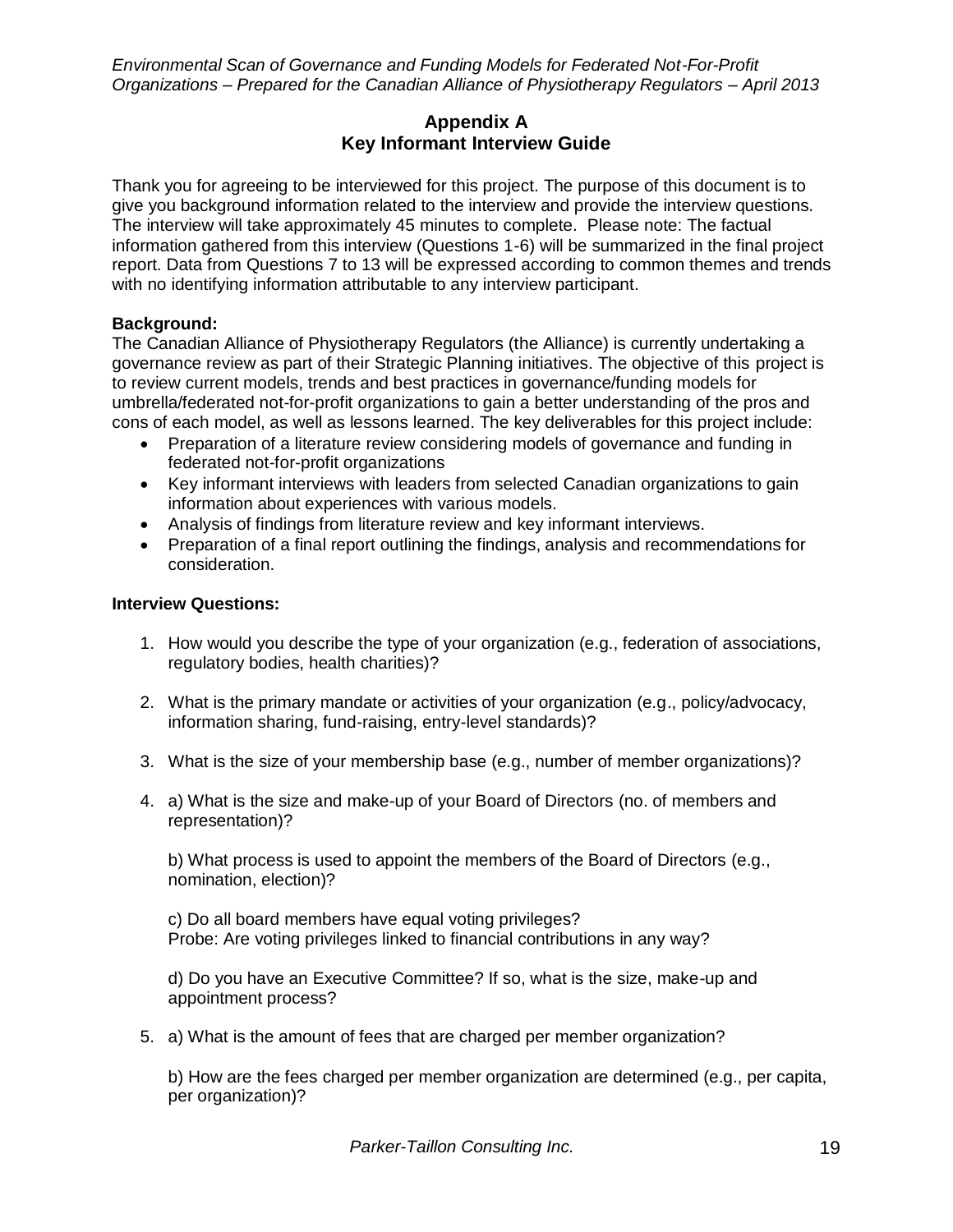- 6. What is your annual operating budget?
- 7. What would you say works well with your current governance and fee structure?
- 8. What challenges do you have with your current governance and fee structure?
- 9. Have you had experience with other governance and fee structures?
- 10. If it were possible, what changes would you make to your governance and fee structure?
- 11. Is your governance model up for review? If so why and when?
- 12. What recommendations or best advice do you have for the Alliance as it reviews its current governance and fee structure?
- 13. Do you have any addition comments?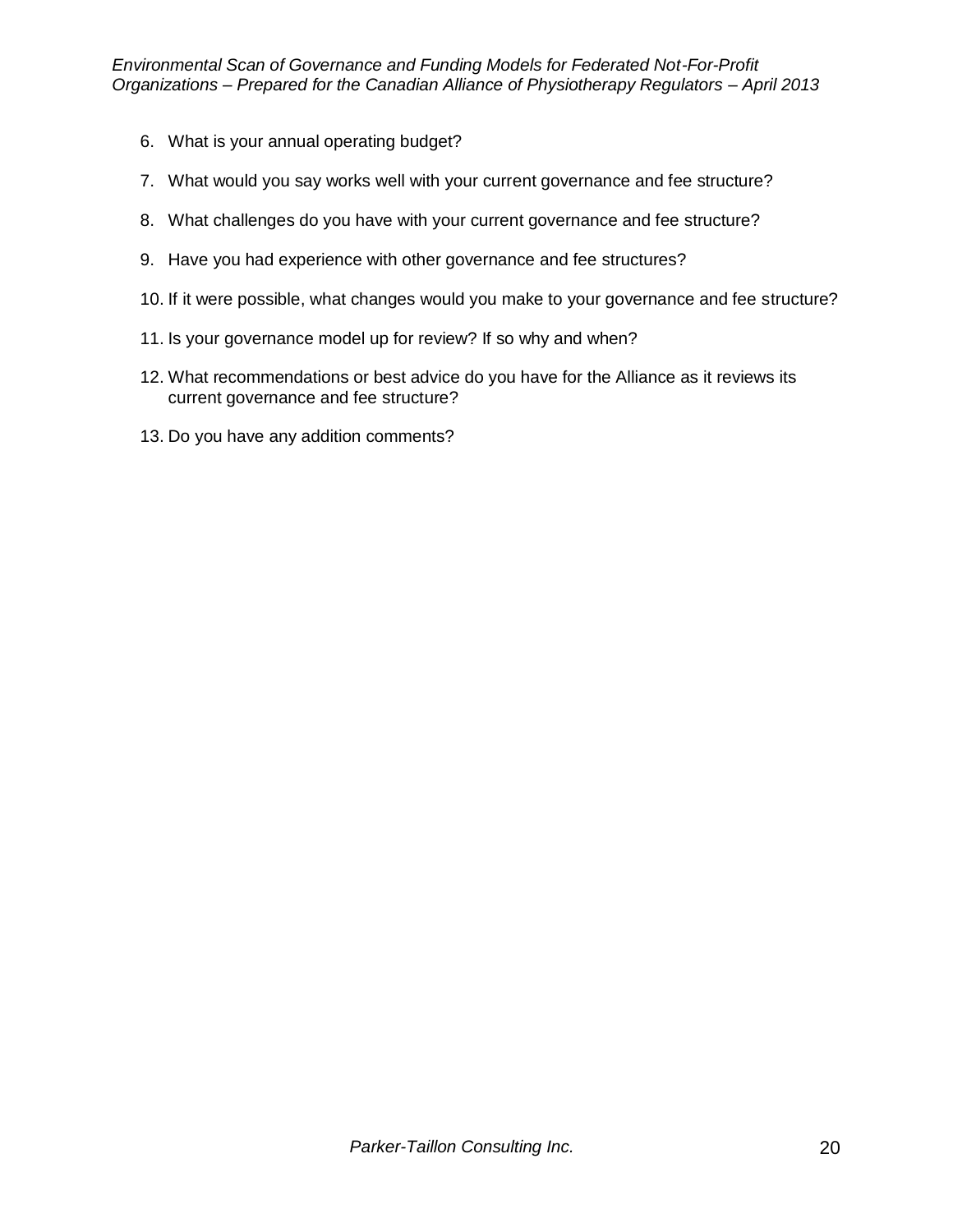# **Appendix B List of Key Informants**

Kim Allen Chief Executive Officer Engineers Canada

Greg Eberhart **Registrar** Alberta College of Pharmacists

Jonathan Herman Chief Executive Officer Federation of Law Societies of Canada (FLSC)

Fleur-Ange Lefebvre Executive Director and CEO Federation of Medical Regulatory Authorities of Canada (FMRAC)

Dianne Millette Registrar Physiotherapy Alberta – College + Association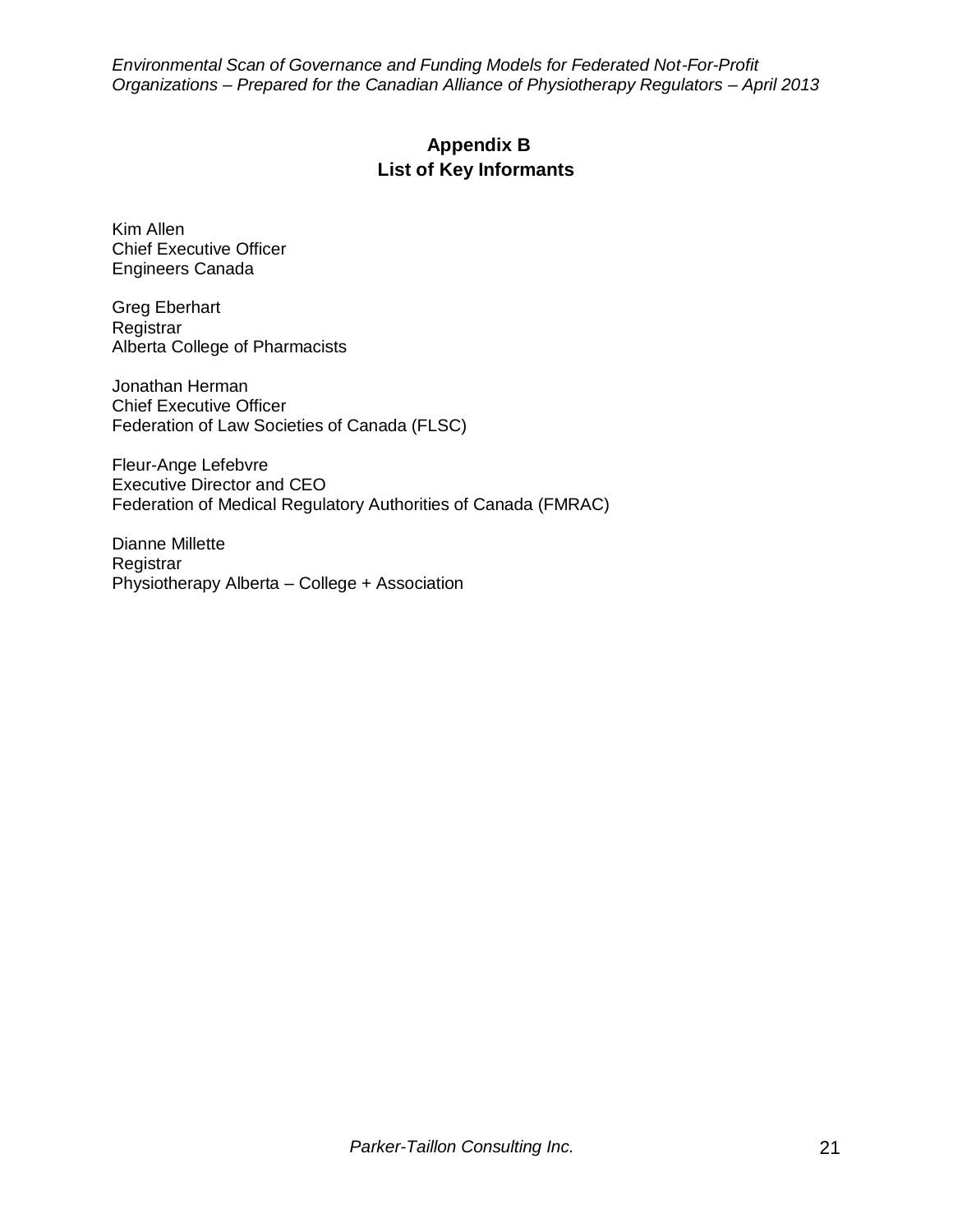| Appendix C: Summary of Information from Selected National Organizations |  |  |  |  |
|-------------------------------------------------------------------------|--|--|--|--|
|-------------------------------------------------------------------------|--|--|--|--|

|                          | <b>Comparator Organizations</b>       |                                   |                                      |                       |                                                 |                                                |  |  |
|--------------------------|---------------------------------------|-----------------------------------|--------------------------------------|-----------------------|-------------------------------------------------|------------------------------------------------|--|--|
| Name of                  | <b>Canadian</b>                       | <b>Canadian</b>                   | <b>Heart and</b>                     | <b>Canadian</b>       | <b>Canadian</b>                                 | <b>Canadian Mental</b>                         |  |  |
| comparator               | <b>Healthcare</b>                     | Cancer                            | <b>Stroke</b>                        | <b>Medical</b>        | <b>Nurses</b>                                   | <b>Health</b>                                  |  |  |
|                          | <b>Association</b>                    | <b>Society</b>                    | <b>Association</b>                   | <b>Association</b>    | <b>Association</b>                              | <b>Association</b>                             |  |  |
| Reference                | http://www.cha.ca/                    | http://www.canc                   | http://www.hearta                    | http://www.cma.ca     | http://www.cna-                                 | http://www.cmha.ca/                            |  |  |
|                          |                                       | er.ca/                            | ndstroke.com                         |                       | aiic.ca                                         |                                                |  |  |
| Type of organization?    | <b>National</b>                       | National                          | National                             | National professional | Federation of                                   | <b>National Association</b>                    |  |  |
|                          | Organization with                     | Organization                      | Organization with                    | association           | provincial and                                  | with regional                                  |  |  |
|                          | partners                              | with large                        | large divisions                      |                       | territorial nursing                             | divisions                                      |  |  |
|                          |                                       | divisions based                   | based on territory                   |                       | associations                                    |                                                |  |  |
|                          |                                       | on territory                      |                                      |                       |                                                 |                                                |  |  |
| Mandate of organization? | Advocacy and the                      | Eradication of                    | <b>Eradication and</b>               | Advocacy for          | Advocacy for and the                            | Advocacy                                       |  |  |
|                          | promotion of                          | cancer and                        | awareness of risk                    | physicians and for    | promotion of the                                | organization that                              |  |  |
|                          | national healthcare                   | improving the                     | factors for heart                    | better health care    | nursing profession in                           | works to combat and                            |  |  |
|                          | discussion                            | lives of those                    | disease and                          |                       | Canada                                          | provide information                            |  |  |
|                          |                                       | with cancer.                      | stroke                               |                       |                                                 | about mental illness.                          |  |  |
| Size of membership       | 11 Organizations                      | $170k+$                           | 140k volunteers                      | 76k members           | 11 provincial and                               | 10,000 volunteers                              |  |  |
| base?                    |                                       | volunteers                        |                                      |                       | territorial                                     |                                                |  |  |
|                          |                                       |                                   |                                      |                       | associations, which                             |                                                |  |  |
|                          |                                       |                                   |                                      |                       | represent almost<br>149k nurses                 |                                                |  |  |
| Size and make-up of      | 15 Members (11                        |                                   |                                      | 27 (including chair,  |                                                 |                                                |  |  |
|                          |                                       | 16 (14 regional<br>plus one chair | 17 (15 positions<br>with 2 officers. | president-elect,      | 19 (including                                   | 20 (including Officers,<br>Directors-At-Large, |  |  |
| Board of Directors?      | orgs plus Chair,<br>CEO, Director-At- |                                   | Regions are also                     | president, immediate  | president, president-<br>elect, past-president, | the Chair of the                               |  |  |
|                          | Large, and                            | and one past<br>chair)            | represented on                       | past president,       | and CEO)                                        | <b>National Consumer</b>                       |  |  |
|                          | Immediate Past-                       |                                   | board.)                              | honorary treasurer,   |                                                 | Advisory Council,                              |  |  |
|                          | Chair)                                |                                   |                                      | member at large, and  |                                                 | Divisional                                     |  |  |
|                          |                                       |                                   |                                      | regional, resident,   |                                                 | Representatives, and                           |  |  |
|                          |                                       |                                   |                                      | and student           |                                                 | the CEO)                                       |  |  |
|                          |                                       |                                   |                                      | representation)       |                                                 |                                                |  |  |
|                          |                                       |                                   |                                      |                       |                                                 |                                                |  |  |
|                          |                                       |                                   |                                      |                       |                                                 |                                                |  |  |
|                          |                                       |                                   |                                      |                       |                                                 |                                                |  |  |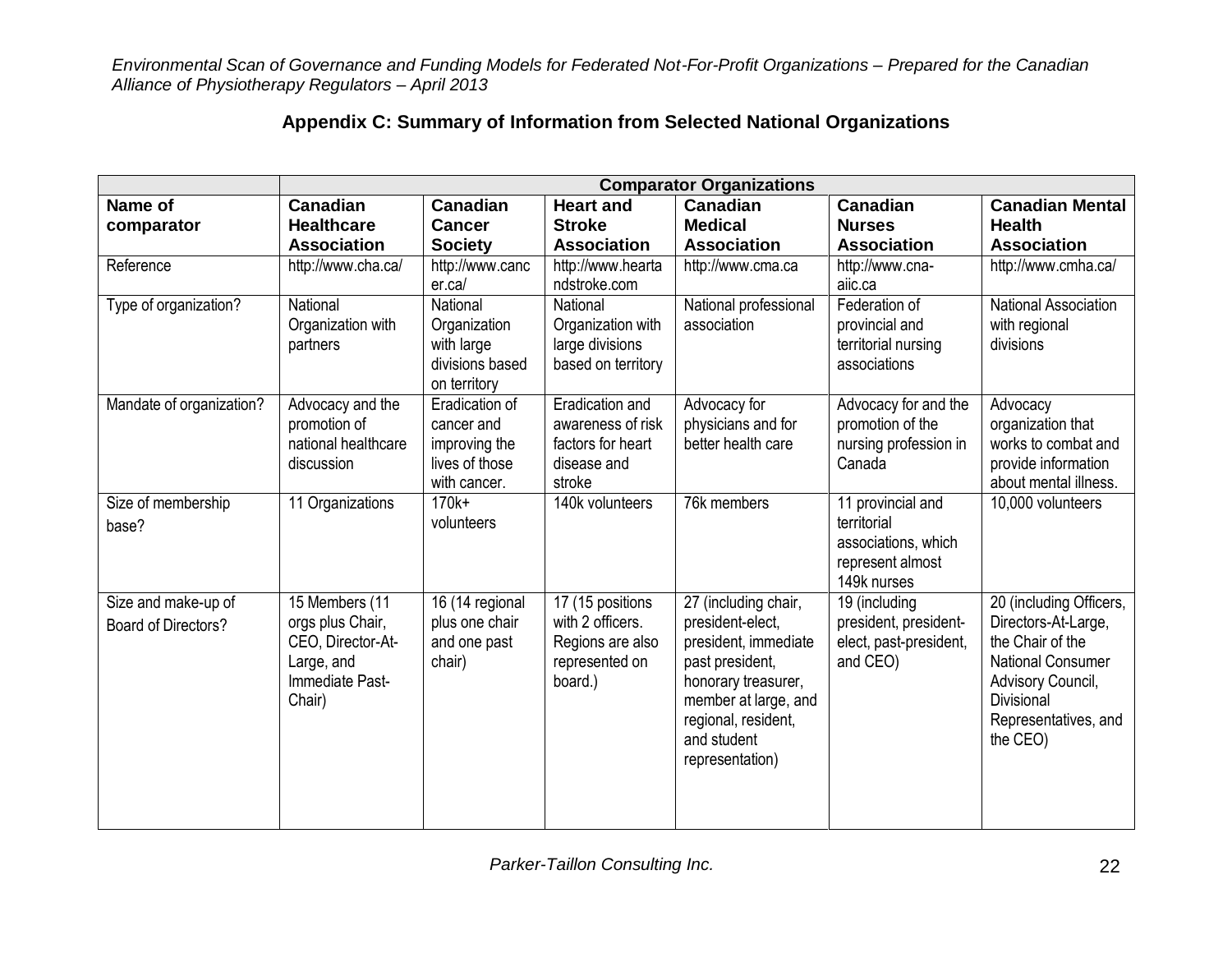|                                                                                       | <b>Comparator Organizations</b>                                                                                                                                |                                                                                                             |                                                                                                |                                                                                                                   |                                                                                                                                                                                                                                       |                                                                                   |  |  |  |
|---------------------------------------------------------------------------------------|----------------------------------------------------------------------------------------------------------------------------------------------------------------|-------------------------------------------------------------------------------------------------------------|------------------------------------------------------------------------------------------------|-------------------------------------------------------------------------------------------------------------------|---------------------------------------------------------------------------------------------------------------------------------------------------------------------------------------------------------------------------------------|-----------------------------------------------------------------------------------|--|--|--|
| Name of<br>comparator                                                                 | <b>Canadian</b><br><b>Healthcare</b><br><b>Association</b>                                                                                                     | <b>Canadian</b><br><b>Cancer</b><br><b>Society</b>                                                          | <b>Heart and</b><br><b>Stroke</b><br><b>Association</b>                                        | <b>Canadian</b><br><b>Medical</b><br><b>Association</b>                                                           | Canadian<br><b>Nurses</b><br><b>Association</b>                                                                                                                                                                                       | <b>Canadian Mental</b><br><b>Health</b><br><b>Association</b>                     |  |  |  |
| Process to appoint board<br>members?                                                  | -Board Chair<br>nominated from<br>active members.<br>-Immediate past<br>board chair also has<br>a place on board.<br>-Board members at<br>large are appointed. | <b>Board members</b><br>are elected.                                                                        |                                                                                                | Each division has<br>one member on the<br><b>Board of Directors</b><br>per 6000 members.<br>Directors are elected | -Each jurisdictional<br>member gets one<br>vote plus an<br>additional vote for<br>every 1000 member<br>nurses<br>-Jurisdictional<br>members are<br>appointed by the<br>respective<br>jurisdiction, all other<br>positions are elected | The website specifies<br>that Directors At<br>Large are elected by<br>the members |  |  |  |
| Do board members have<br>equal voting privileges?                                     |                                                                                                                                                                | All have equal<br>votes                                                                                     |                                                                                                |                                                                                                                   | Each Director has<br>one vote                                                                                                                                                                                                         |                                                                                   |  |  |  |
| Is there an executive<br>committee of the board? If<br>yes how are they<br>appointed? | No Executive<br>Committee                                                                                                                                      | <b>National Board</b><br>of Directors and<br>regional board<br>of directors                                 | No Executive<br>Committee                                                                      | Yes                                                                                                               | <b>No</b>                                                                                                                                                                                                                             |                                                                                   |  |  |  |
| Fees charged per<br>member organization?                                              | Total Member fees:<br>\$674 k                                                                                                                                  | -No member<br>fees.-<br>Contributions<br>come from<br>donations, fund-<br>raisers, and a<br>very few grants | No visible<br>member fees.<br>Contributions<br>come from gifts,<br>grants,<br>fundraisers etc. | \$430 for regular<br>members                                                                                      | <b>Total Member Fees:</b><br>\$7.97 Million                                                                                                                                                                                           | <b>CMHA Divisional</b><br>Fees: \$236.5k                                          |  |  |  |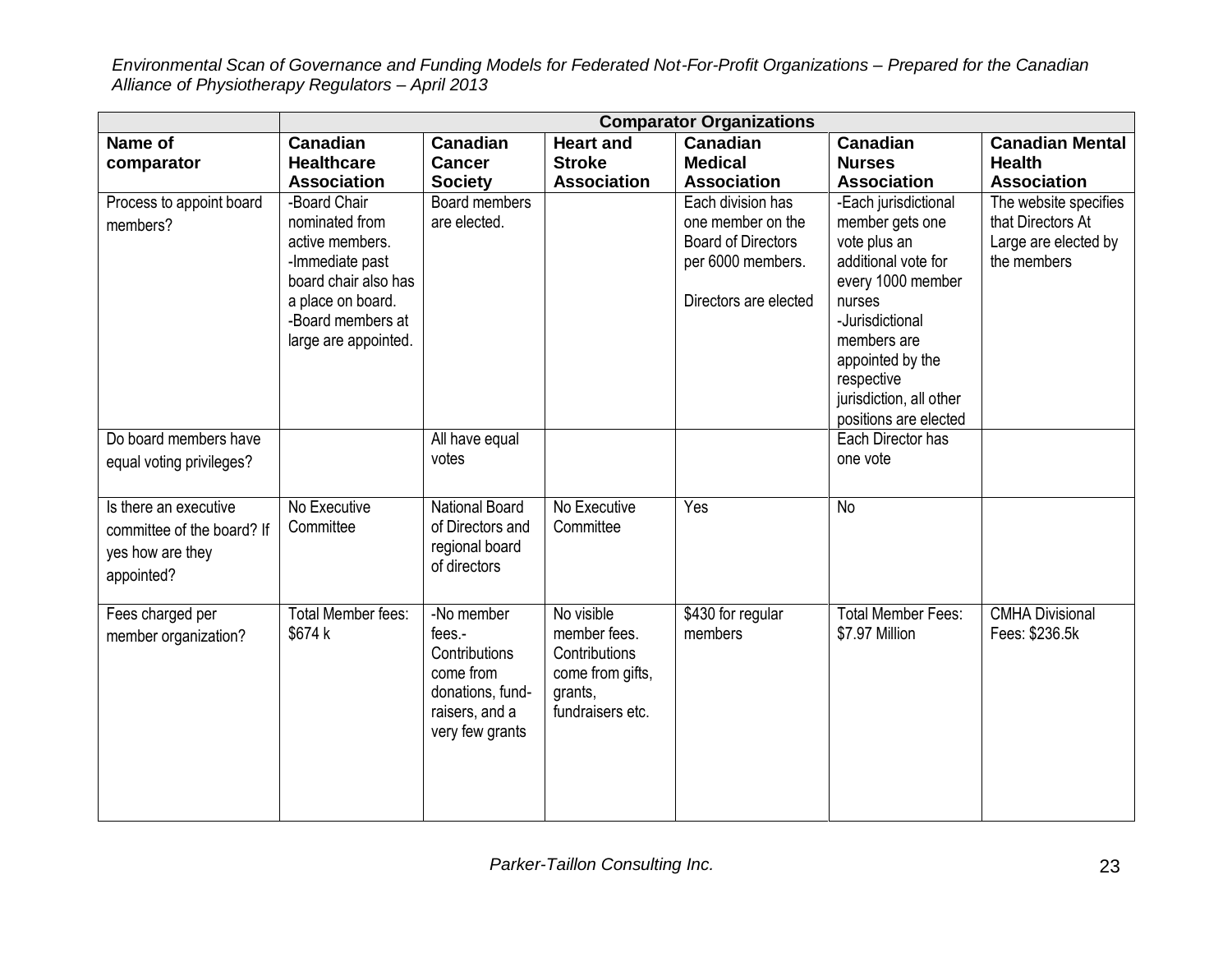|                                                                                                        | <b>Comparator Organizations</b>                                                                            |                                                    |                                                         |                                                         |                                                 |                                                               |  |  |  |
|--------------------------------------------------------------------------------------------------------|------------------------------------------------------------------------------------------------------------|----------------------------------------------------|---------------------------------------------------------|---------------------------------------------------------|-------------------------------------------------|---------------------------------------------------------------|--|--|--|
| Name of<br>comparator                                                                                  | <b>Canadian</b><br><b>Healthcare</b><br><b>Association</b>                                                 | <b>Canadian</b><br><b>Cancer</b><br><b>Society</b> | <b>Heart and</b><br><b>Stroke</b><br><b>Association</b> | <b>Canadian</b><br><b>Medical</b><br><b>Association</b> | Canadian<br><b>Nurses</b><br><b>Association</b> | <b>Canadian Mental</b><br><b>Health</b><br><b>Association</b> |  |  |  |
| How fees charged per<br>member organization are<br>determined (e.g., per<br>capita, per organization)? | -Fees are<br>determined per<br>capita on a sliding<br>scale<br>-There are both<br>minimums and<br>maximums |                                                    |                                                         | Fixed at the annual<br>meeting                          | Fixed at the annual<br>meeting                  |                                                               |  |  |  |
| Annual Operating budget?                                                                               | \$2.7 million                                                                                              | \$31 million                                       | \$39 million                                            |                                                         | \$20.3 million                                  | \$377.5k                                                      |  |  |  |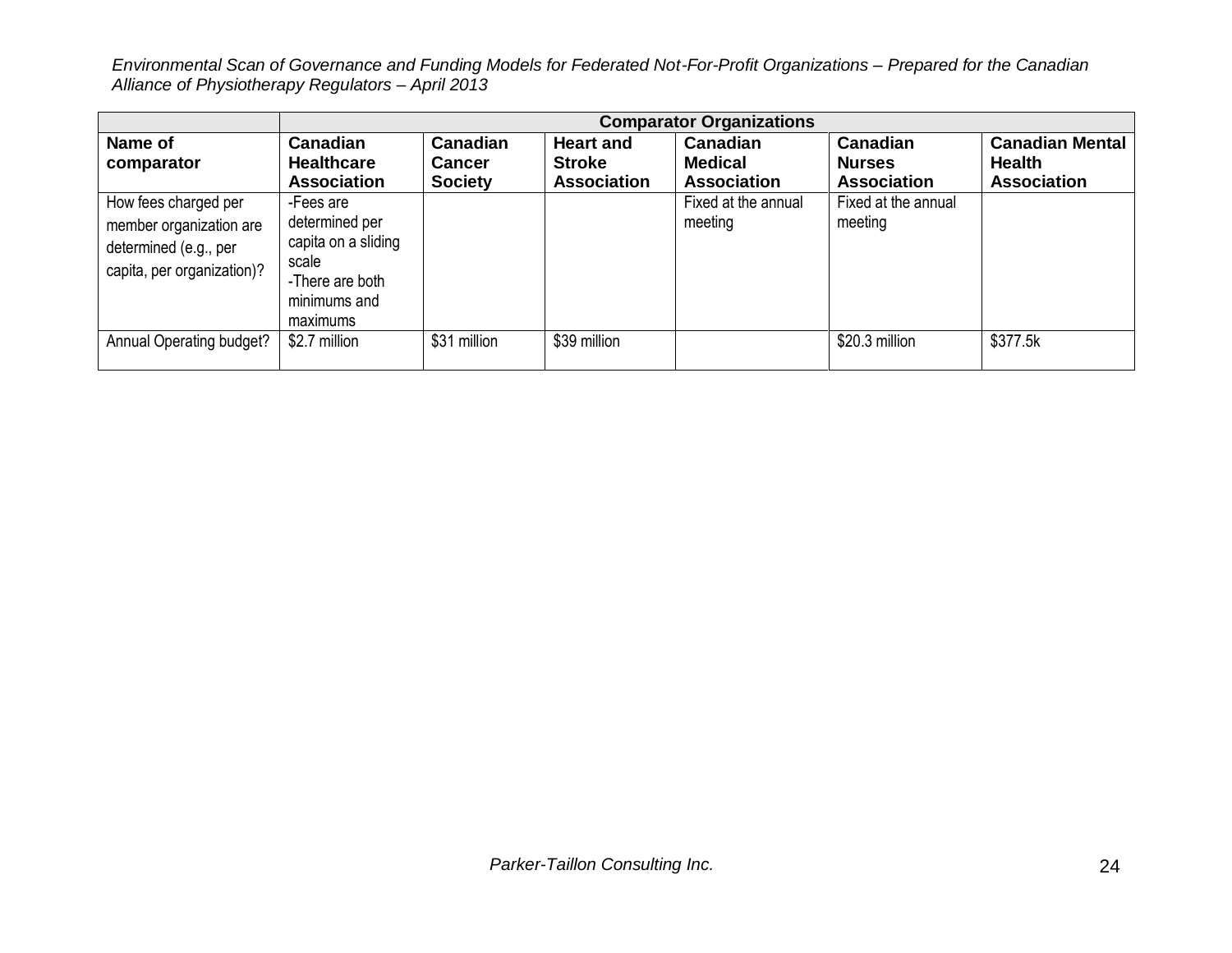|  |  |  | Appendix D: Summary of Information from Comparator Regulatory Organizations |
|--|--|--|-----------------------------------------------------------------------------|
|  |  |  |                                                                             |

| Name of<br>comparator                            | <b>Alliance</b>                                                                 | <b>FMRAC</b>                                                                    | <b>FLSC</b>                                                                                         | <b>Engineers</b><br>Canada                                                                                                        | <b>NAPRA</b>                                                                                       | <b>ACOTRO</b>                                                   | <b>Chartered</b><br><b>Accountants of</b><br>Canada                                                               |
|--------------------------------------------------|---------------------------------------------------------------------------------|---------------------------------------------------------------------------------|-----------------------------------------------------------------------------------------------------|-----------------------------------------------------------------------------------------------------------------------------------|----------------------------------------------------------------------------------------------------|-----------------------------------------------------------------|-------------------------------------------------------------------------------------------------------------------|
| Reference                                        | http://www.alliance<br>pt.org/<br>Governance<br>Manual 2013<br>Bylaws 2006-2010 | http://www.fmrac<br>.ca/                                                        | http://www.flsc.ca/                                                                                 | http://www.engineers<br>canada.ca/e/                                                                                              | http://napra.ca/pages/<br>home/default.aspx                                                        | http://acotro-<br>acore.org/                                    | http://www.cica.ca/ind<br>ex.aspx                                                                                 |
| Type of organization                             | Federation prov/ter<br>regulatory bodies                                        | Federation<br>prov/ter<br>regulatory<br>bodies                                  | Federation<br>prov/ter<br>regulatory bodies                                                         | Federation prov/ter<br>regulatory bodies                                                                                          | Federation prov/ter<br>regulatory bodies and<br><b>Canadian Forces</b><br><b>Pharmacy Services</b> | Organization of<br>occupational therapy<br>regulators in Canada | Federation prov/ter<br>regulatory bodies                                                                          |
| Mandate                                          | Communication/<br>coordination                                                  | Communication/<br>coordination                                                  | Communication/<br>coordination                                                                      | Communication/<br>coordination<br>Policy/advocacy                                                                                 | Communication/<br>coordination                                                                     | Communication/<br>coordination<br>Policy/advocacy               | Communication/<br>coordination                                                                                    |
|                                                  | Policy/advocacy                                                                 | Policy/advocacy                                                                 | Policy/advocacy<br>International                                                                    | Accreditation                                                                                                                     | Policy/advocacy                                                                                    | International                                                   | Policy/advocacy                                                                                                   |
|                                                  | Credentialing                                                                   |                                                                                 | credentialling                                                                                      | undergraduate<br>education                                                                                                        |                                                                                                    | credentialling                                                  |                                                                                                                   |
|                                                  | Examination                                                                     |                                                                                 |                                                                                                     |                                                                                                                                   |                                                                                                    |                                                                 |                                                                                                                   |
| Size of membership<br>base                       | 13 prov/terr<br>regulatory<br>authorities                                       | 13 prov/terr<br>regulatory<br>authorities                                       | 14 prov/terr<br>regulatory<br>authorities                                                           | 12 prov/terr<br>regulatory<br>authorities                                                                                         | 14 prov/terr<br>regulatory<br>authorities                                                          | 10 prov regulatory<br>bodies                                    | 14 prov regulatory<br>bodies and Bermuda                                                                          |
| Size and make-up of<br><b>Board of Directors</b> | 2 reps per member                                                               | Up to 3 reps per<br>member and<br>three Officers<br>1 Registrar, 2<br>nominated | 1 rep per member<br>In addition<br>immediate Past<br>President.<br>President and<br>President-elect | 21 Directors<br>according to size of<br>jurisdiction (ON-5,<br>QC-4, AB-3, BC 2,<br>rest 1)<br>1/20,000 registrants<br>5 advisors | 2 reps per member<br>1 Registrar and 1<br>nominated                                                | rep/member-<br>Registrar or<br>ACOTRO rep                       | 12 Directors, 2 public,<br>2 from 4 geographic<br>regions (QC, ON,<br>West and Atlantic)<br>and Chair, Vice-Chair |